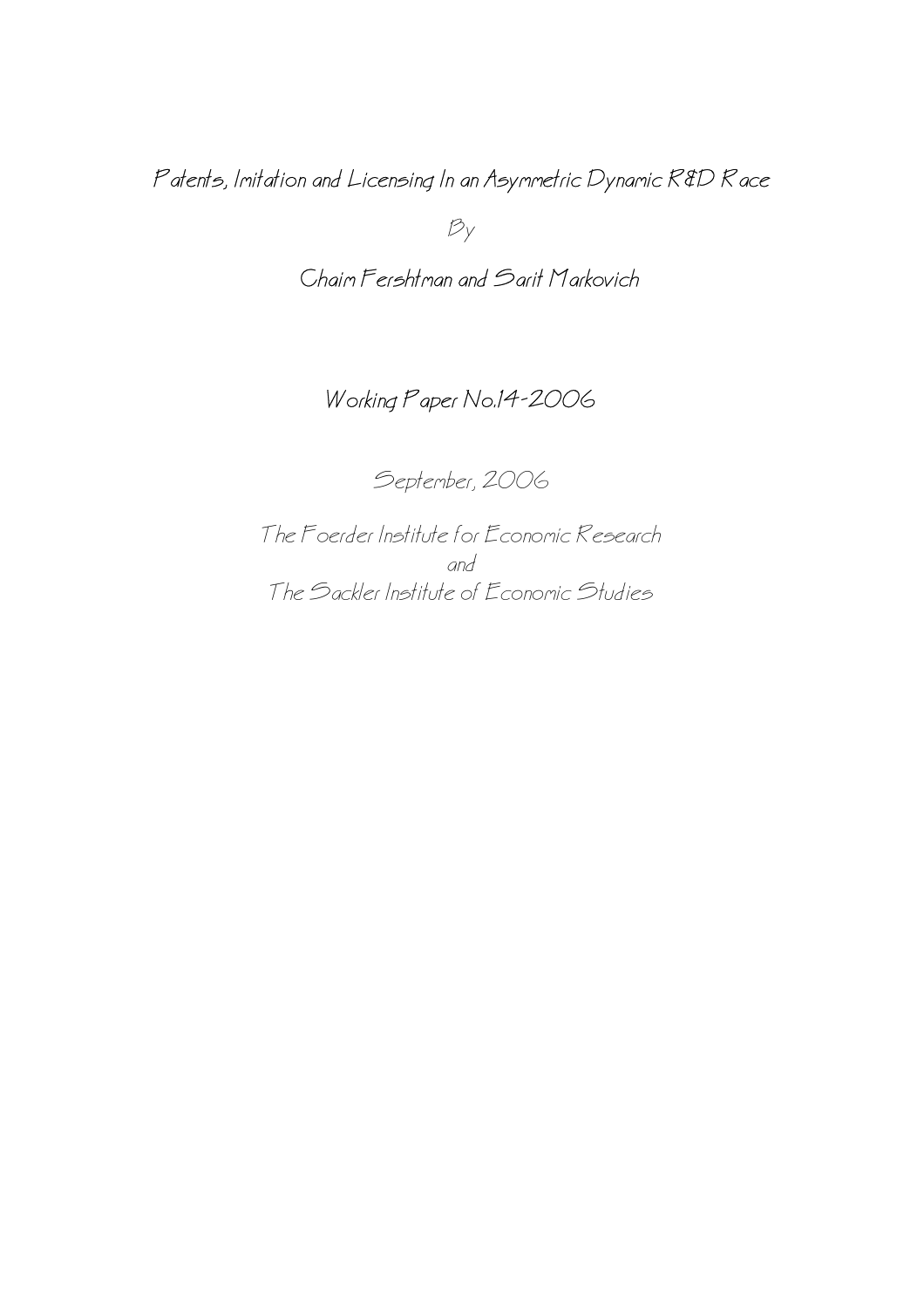# **Patents, Imitation and Licensing In an Asymmetric Dynamic R&D Race**

Chaim Fershtman<sup>[1](#page-1-0)</sup> and Sarit Markovich<sup>[2](#page-1-1)</sup>

Monday, January 02, 2006

#### **Abstract**

R&D is an inherently dynamic process which involves different intermediate steps that need to be developed before the completion of the final invention. Firms are not necessarily symmetric in their R&D abilities; some may have advantages in early stages of the R&D process while others may have advantages in other stages of the process. The paper uses a simple two-firm asymmetric ability multistage R&D race model to analyze the effect of different types of patent policy regimes and licensing arrangement on the speed of innovation, firm value and consumers' surplus. The paper demonstrates the circumstances under which a weak patent protection regime, which facilitates free imitation of any intermediate technology, may yield a higher overall surplus than a regime that awards patent for the final innovation. This result holds even in cases where the length of the patent is optimally calculated.

<span id="page-1-0"></span><sup>&</sup>lt;sup>1</sup> The Eitan Berglas School of Economics, Tel Aviv University, Tel Aviv, 69978, Erasmus University Rotterdam and CEPR.

<span id="page-1-1"></span><sup>&</sup>lt;sup>2</sup> Kellogg School of Management, Northwestern University.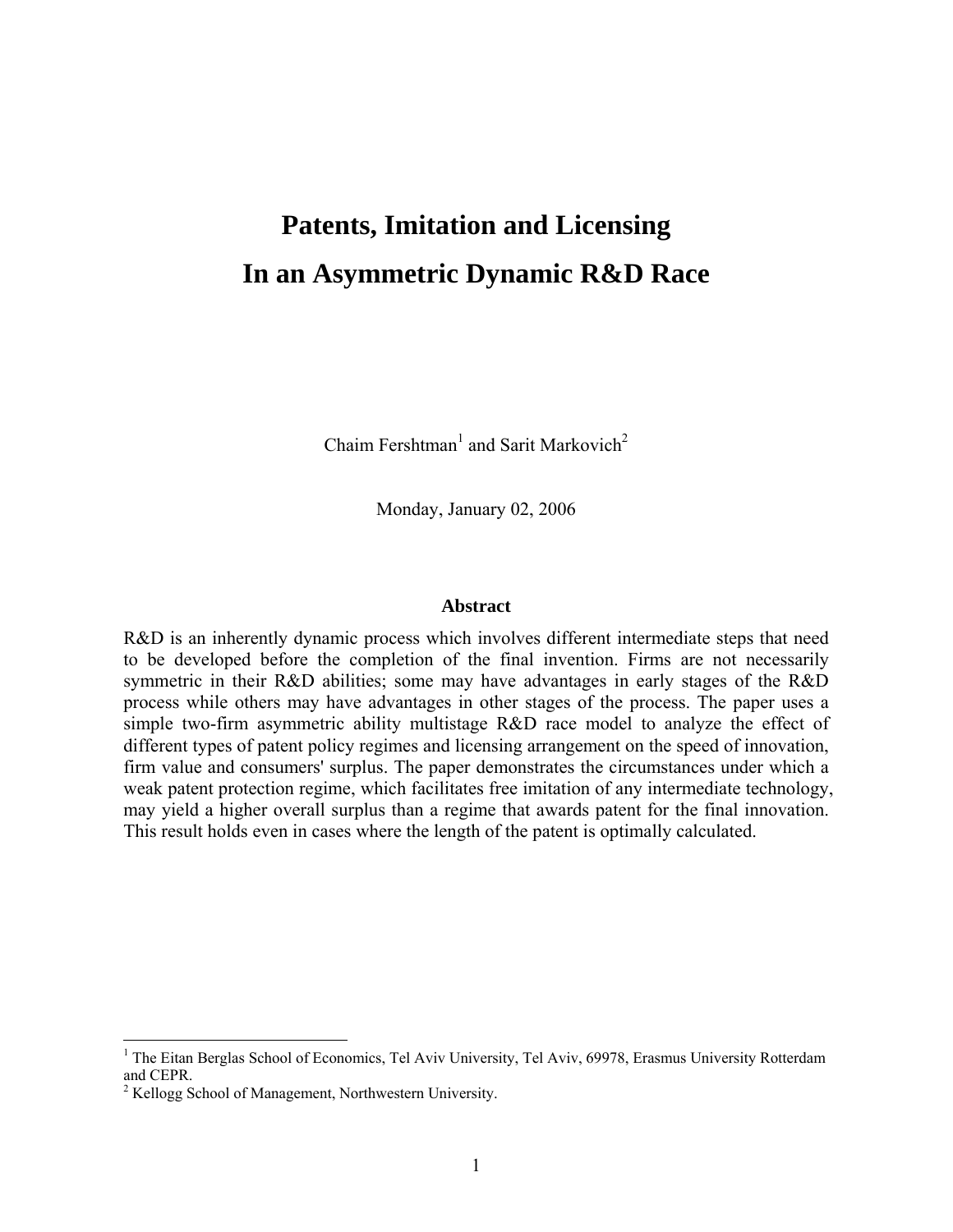# **1. Introduction**

Patents are designed to provide incentives for innovation. The conventional wisdom is that unless we protect innovators from imitation, there will be less-than-optimal investment in innovation. Recently, however, this rationale has been challenged. There are evidences that the software and computers industries were most innovative in particular during the period of weak patent protection during which these industries experienced rapid innovation (see Bessen and Maskin (2002), Hunt (2004), Gallini (2002), O'Donoghue (1998) and Scotchmer  $(1996)$ <sup>3</sup>

R&D races are inherently dynamic processes that take place over time; during that period, firms may adjust their R&D investments given their assessments about their relative positionin the race.<sup>4</sup> The race typically involves development of different intermediate inventions or complementary technologies that may enable the firm to complete the invention. Firms are not necessarily symmetric in their R&D abilities. Some firms may display better abilities in several stages of the R&D race while other firms may exhibit better abilities in other stages of the race.

Multistage races are convenient settings that capture the knowledge accumulated process during the race. In these settings, each firm needs to go through several stages of R&D in order to complete the invention (see Fudenberg et al. (1983), Harris and Vickers (1985, 1987), Grossman and Shapiro (1987), and Lippman and McCardle (1987)). While we adopt the multistage R&D setup, we do not take the patent policy as given. In this respect our paper is closely related to Judd, Schmedders and Yeltekin (2002) who analyze a dynamic multi-stage innovation race and derive the optimal intermediate stage at which patents should be rewarded.

The focus of our paper is on the effect of possible imitation on a multistage asymmetric ability innovation race. In particular we investigate the possibility that weak patent policies that facilitate imitation induce higher value for firms and higher consumers' surplus. We use a simple two-firm multistage R&D race assuming that firms have different abilities at different stages of the race. Abilities are translated into different costs of R&D

 $3\overline{\smash)3}$  See also the survey in Cohen, Nelson and Walsh (2000).

<span id="page-2-1"></span><span id="page-2-0"></span>For a dynamic R&D models see for example Reinganum (1981,1982), Judd (1985), Malueg and Tsutsui (1997) and Doraszelski (2003) and the survey Reinganum (1989).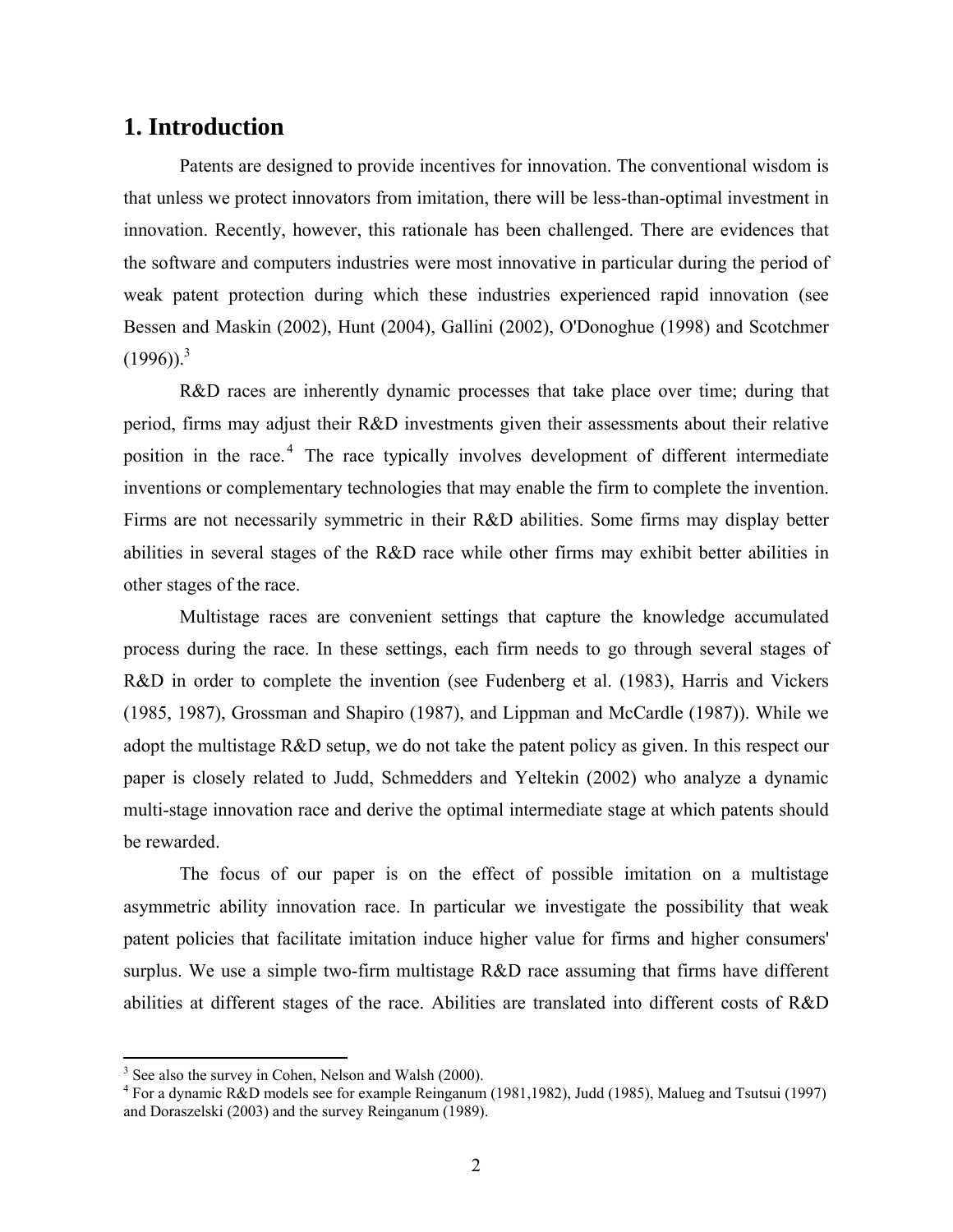investment or, alternatively, different effectiveness of R&D investment. Profits can be made only after the completion of the innovation.<sup>5</sup> We consider several possible patent policies: (i) a race with a patent at the end (end patent), (ii) a race in which no patent is awarded and the final innovation can be costlessly imitated by competing firms, (iii) a race in which a patent is awarded at the end of the race but only for several periods - the length of the patent is determined optimally to maximize consumers' surplus, (iv) an R&D race in which a patent is rewarded at a pre-specified intermediate stage, (v) a race in which any intermediate technological discovery by one firm can be costlessly imitated by its competitors (hereinafter CTI).  $6,7$  $6,7$ 

We provide a numerical analysis of these R&D races using a variant of the value function algorithm suggested in Pakes and McGuire (1994). We solve the Markov perfect equilibrium of these races repeatedly for a wide range of parameters' value for each one of the above patent regimes. We then compare the speed of innovation, firms' value, consumers' surplus and investment for each type of race. Our main finding is that for a wide range of parameters the weakest patent regime which enables firms to imitate any intermediate technological discovery yields the highest consumers' surplus as well as the highest value for firms. This result depends in particular on the nature of the duopolistic interaction and the type of asymmetry between the firms. In particular we show that such a regime may even yield higher consumers' surplus and firms' value than a patent regime in which the length of the patent is optimally calculated. While in the CTI case the prize at the end of the race is lower as the race always ends up with a duopoly, the R&D process is more efficient. The ability to imitate an intermediate technology is a form of cooperation in which one firm may gain from the success of the other. Moreover, one firm may gain when its discovery is imitated as it provides her with an opportunity to imitate the future discovery of its rival. These advantages are important in a multiple stages and asymmetric abilities races.

The possibility of patenting plus licensing an intermediate technology may also enable the firms to take advantage of their asymmetric abilities and introduce some cooperative

 $\overline{a}$ 

<span id="page-3-0"></span> $<sup>5</sup>$  Two types of R&D races are discussed in the literature. The first is a product improvement race in which firms</sup> may profit from an existing product and the R&D is aimed to improve the product or reduce its costs. The second type is an innovation race in which firms develop a new innovation/product although they reap no profits during the race itself (unless there is licensing).

<span id="page-3-1"></span> $6$  Clearly free and costless imitation is not always possible. But we view this as a benchmark case.

<span id="page-3-2"></span>Note that in a one-stage race, case (v) is equivalent to case (iii); in our analysis, however, they generate completely different patterns of R&D.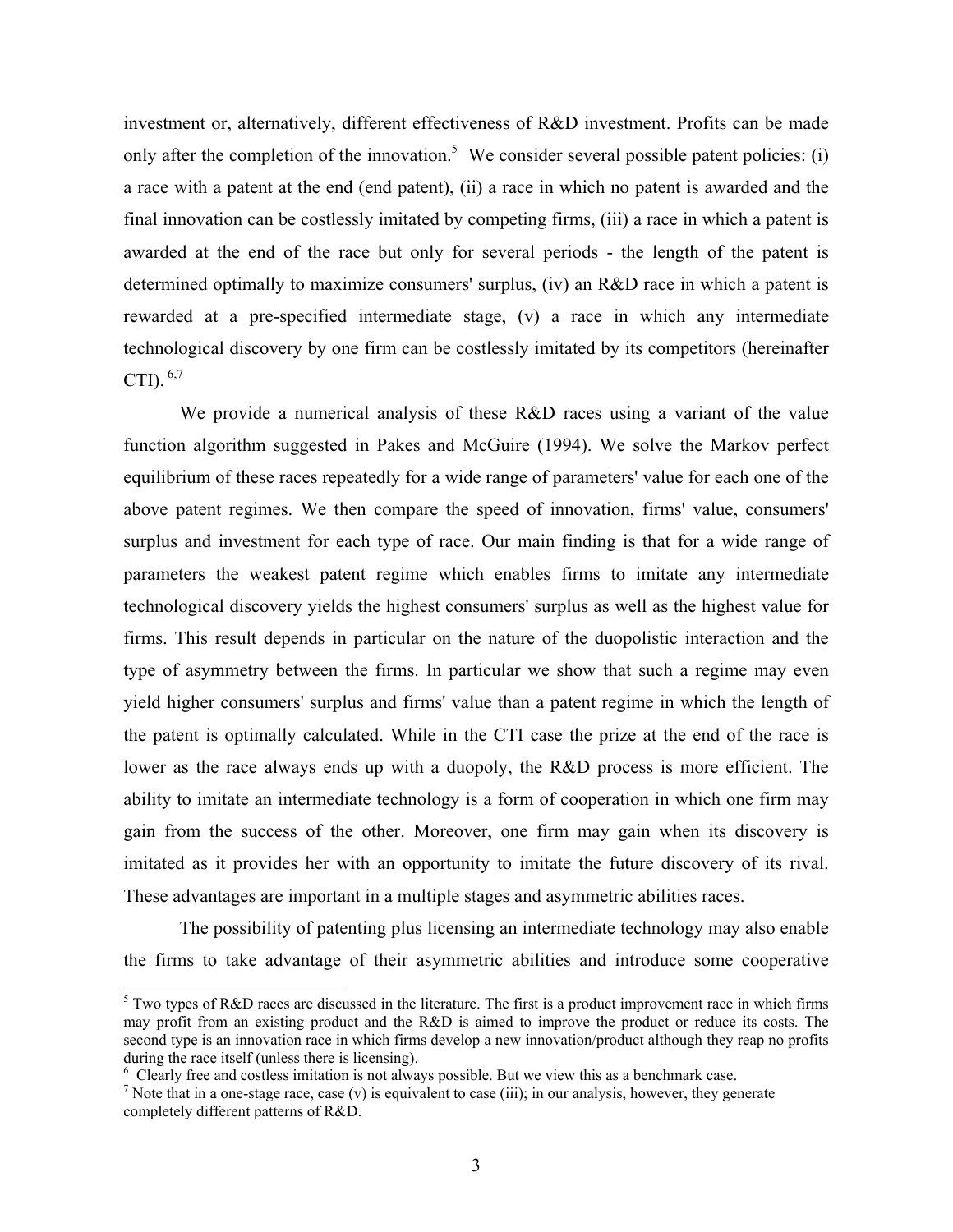aspect into the R&D race. We consider an R&D race in which firms can license their intermediate technology patents. Licensing occurs whenever it creates a surplus and we assume that the terms of the licensing are determined by an equal sharing rule**.** Licensing may eliminate the firm's leadership position in the race - and indeed in the symmetric case of our model there is no licensing. We compare the outcomes of the CTI type race with the R&D race with licensing of intermediate patents and demonstrate the conditions under which each one of them yields better outcomes.

## **2. Asymmetric R&D Races**

We start by presenting our benchmark multistage R&D race model in which firms are required to complete the development of several stages prior to completion of the invention. In the benchmark case patent is awarded to the first firm that completes this process and imitation is either not feasible or prohibited. We then specify different modifications of the benchmark case allowing for different patent regimes.

#### **2.1 Benchmark Model: A Multistage R&D Race with End Patents**

Our benchmark model is a simple asymmetric multistage R&D race in which patent is awarded to the first firm that completes the development of all relevant stages. An innovation is the outcome of N stages of intermediate technologies denoted by  $\{k_1, \ldots, k_N\}$ . Moving from step  $k_n$  to step  $k_{n+1}$  is a stochastic process depending on the firm's investment. Letting  $x_i \ge 0$  be firm i's investment or effort, we assume that the probability of success (i.e., moving from stage  $k_n$  to stage  $k_{n+1}$ ), denoted by  $p(x_i)$ , is increasing with  $x_i$ . If a firm is unsuccessful in moving from  $k_n$  to  $k_{n+1}$  in one period, it can try again in the next period.<sup>[8](#page-4-0)</sup>

The firms that participate in the race are not symmetric in their R&D abilities. We capture this asymmetry by allowing for different investment cost profiles, that is, the cost of investment may differ between firms and across stages. Let  $c^i = (c_1^i, ..., c_N^i)$  be firm i's cost profile, which captures the firm's abilities at different stages of the R&D process. If firm i invest  $x_i$  in moving from stage  $k_n$  to stage  $k_{n+1}$ , then the cost of such investment would be  $c^i_{n}x_i$ .  $c^i = (c^i_1, ..., c^i_N)$ 

<span id="page-4-0"></span><sup>&</sup>lt;sup>8</sup> An alternative formulation would be to consider such a race with learning such that any attempt to move from one stage to the other provides information on the likelihood of having at the end a successful innovation, see Malueg and Tsutsui (1997).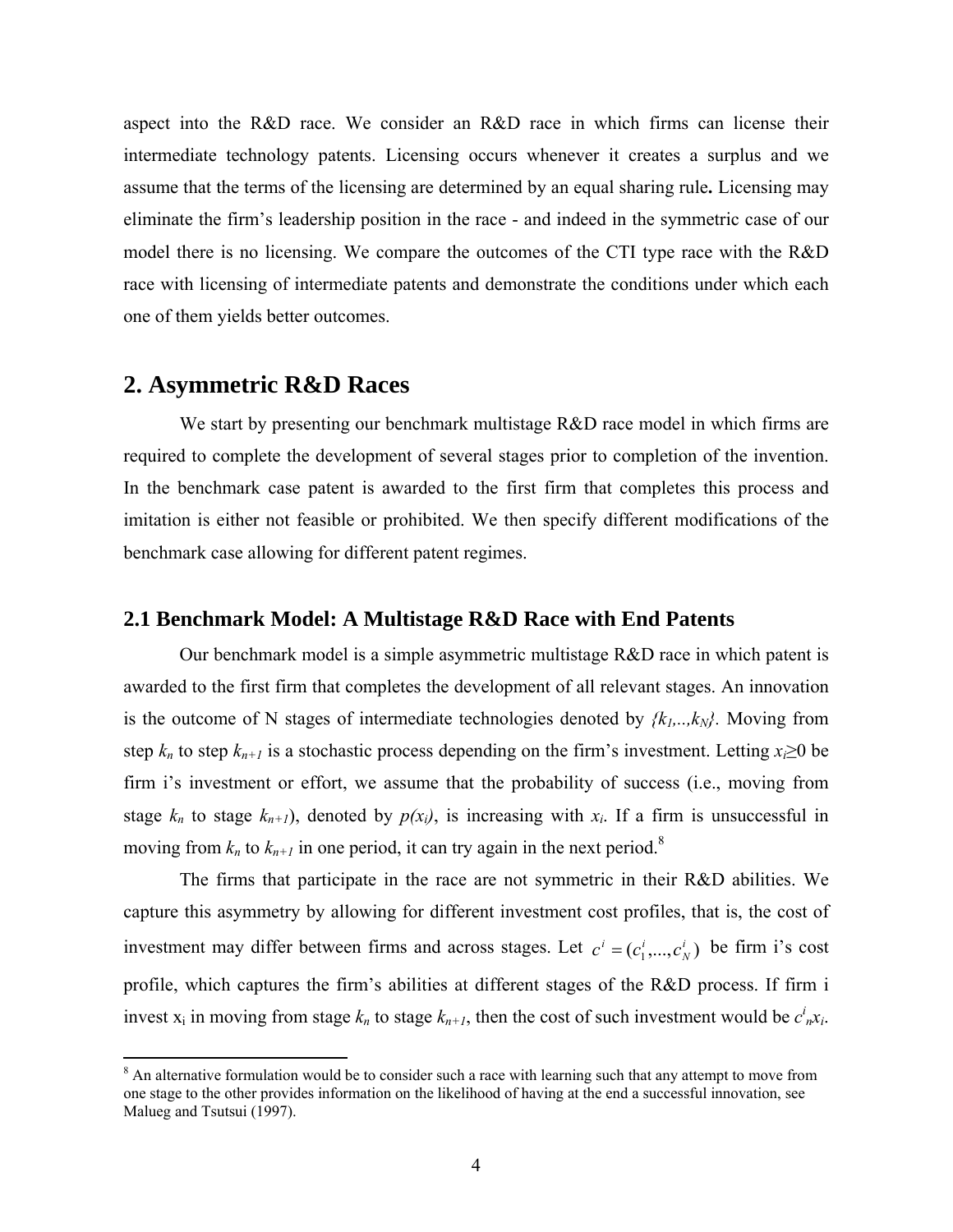Thus, a lower  $c^i$ <sub>n</sub> implies a greater ability at stage n of the race. We allow for different levels of ability asymmetries between the firms such that one firm has greater advantages at some stages while the other has advantages at other stages.

An R&D race will be defined as  $R = \{\eta, N, L, (c^1, ..., c^n), M(\{1, ..., \eta\})^2\}$  such that  $\eta$  is the number of firms, N is the number of stages in the race, L is the stage at which a patent is rewarded where  $L \le N$ ;  $(c^1, ..., c^n)$  are the firms' costs or abilities;  $M(\{1, ..., \eta\})^2$ , the prize that the firms get depending on the set of firms that complete the invention (since we consider also races with imitation and licensing, there might be several firms that have the final innovation).

For tractability we simplify our framework and consider only a two-firm race. The final product is sold in the market but no profits can be made from any intermediate technology (unless there is licensing of technology). If a single firm holds a patent, then its reward is  $\pi^M$ , the monopolistic profits, while the other firm makes zero profit. In a duopolistic market, each firm will obtain the profits,  $\pi^D$ ;  $2\pi^D < \pi^M$ . When the two firms reach the patent stage at the same time, we assume that each will obtain the patent with probability 0.5. Firms maximize discounted payoffs and we let  $\beta$  be the firms' common discount factor.

Following most of the literature, we consider the Markov Perfect Equilibrium (MPE) of the race (see Maskin and Tirole (2001)). At every period, firms need to decide simultaneously - on their investment level given the state of the race,  $(k_l, k_m)$ , and their respective cost structures. Investment strategies are defined for every state of the race regardless of how this state has been reached. To simplify notation we take *(l, m)* to mean that firm 1 is at stage  $k_l$  and firm 2 at stage  $k_m$ .

A *Markov Perfect Equilibrium* for a two-firm race game *R* is defined by

- Investment strategies  $x_i^*(l, m)$  for i=1,2 and very possible  $(l, m)$ .
- Value functions  $V_i(l,m)$  for i=1,2 and very possible  $(l,m)$  (for convenience, we suppress dependence of the value function on the firms' cost structures and the different prizes).

Such that:

(i) The strategies  $x_i^*(l, m)$  are optimal given the value functions  $V_i(l, m)$ .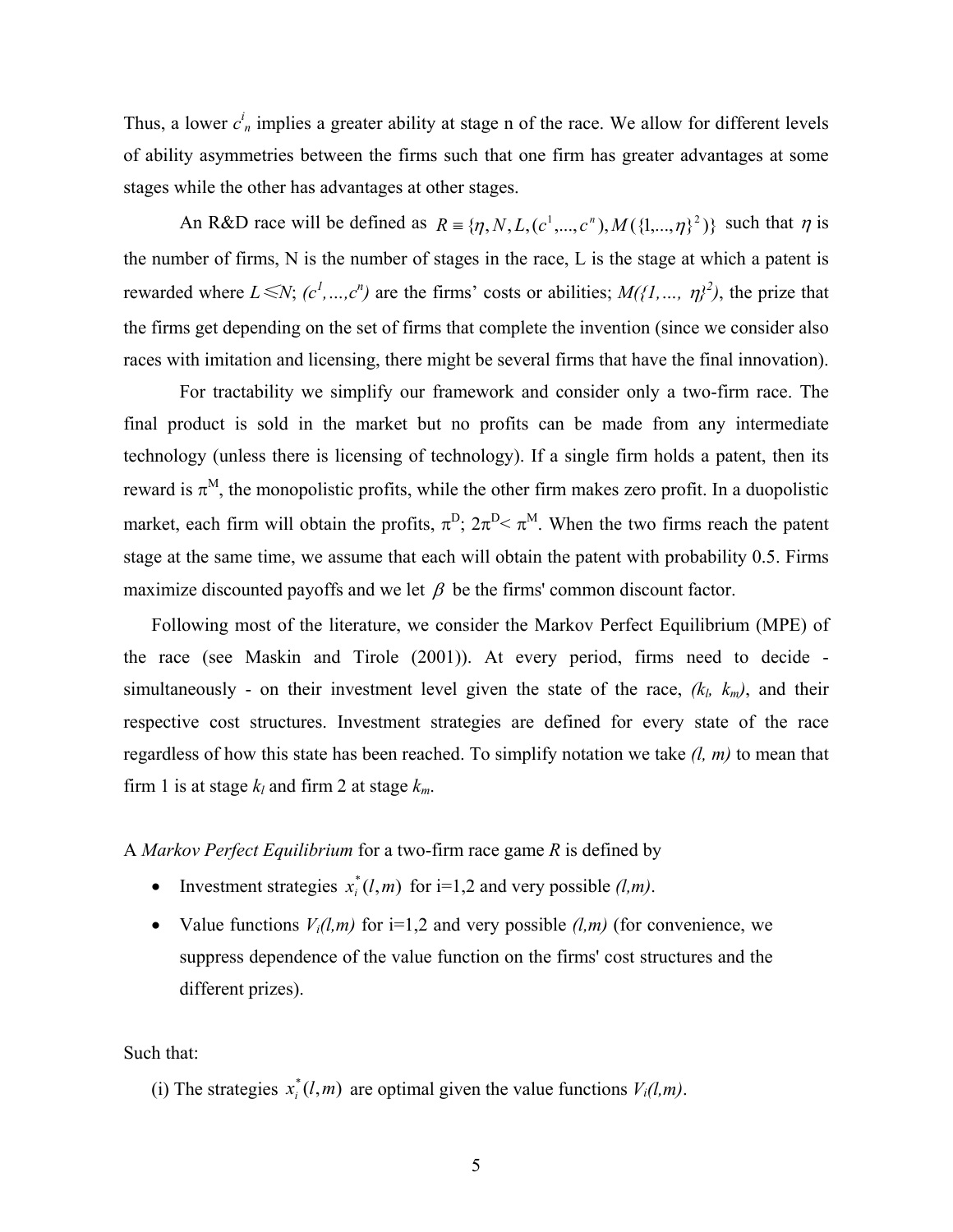(ii) For every state  $(l,m)$ , the value functions describe the present value of profits realized when both firms play the equilibrium strategies  $x_i^*(l, m)$ .

In calculating the value functions  $V_1(l,m)$  and  $V_2(l,m)$ , we make repeated use of the following Bellman equation:

$$
(1) V_1(l,m) = \begin{cases} \pi^M & l = N, m < N \\ 0.5\pi^M & l = N, m = N \\ \max_{x_1 \ge 0} \left\{ -c_1(l)x_1 + \beta \sum_{l',m'} V_1(l',m')p(l' | x_1)p(m' | l,m) \right\} & l < N, m < N \\ 0 & l < N, m = N \end{cases}
$$

Where *l'* is  $k_l+1$  with probability  $p(x_l)$  and  $k_l$  with probability  $1-p(x_l)$  (*m'* is defined in a similar manner).

#### **2.2 Patent Policy, Imitation and R&D Races**

While the end patent (with limited patent length) is the most familiar form of patent regime, one can think of different plausible variations. We consider in this paper several different patent protection regimes. The list is clearly not exhaustive and there are many possible variations of these regimes.

**1. R&D Race with an End Patent (hereafter E-Pat):** This is our benchmark model described in Section 2.1.

**2. R&D Race with No Patent Protection for the Final Product (hereafter E-Imit):** This is an R&D race in which there is no patent protection and firms can freely imitate the final innovation of other firms. Imitation occurs only at the last stage of the R&D race and is followed by a duopolistic market. Formally, the race resembles our benchmark case but we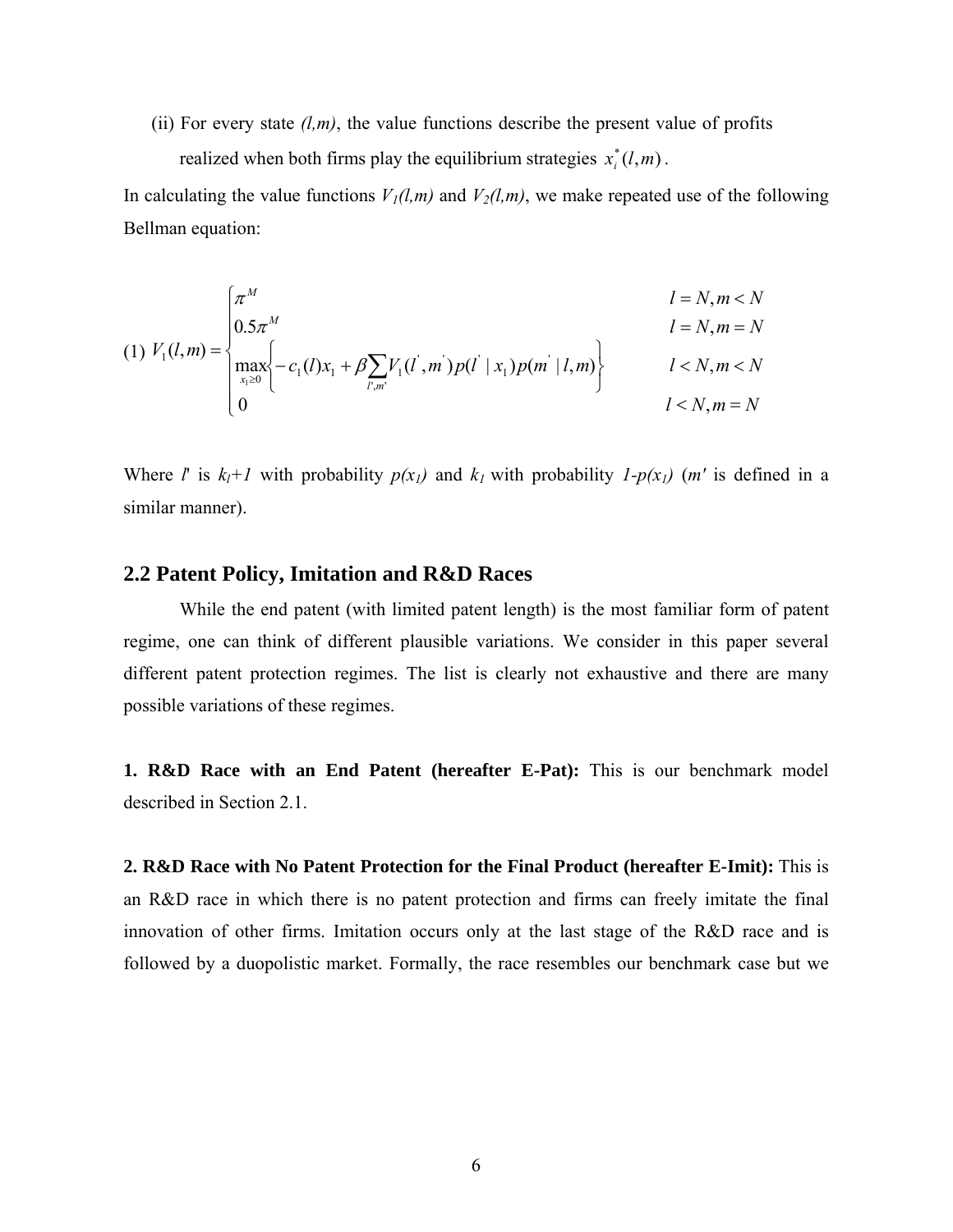need to modify the Bellman equation (1) by letting the value function be  $V(l,N) = V(N,l) = V(N,N) = \pi^D$  for all  $l \leq N$ .<sup>[9](#page-7-0)</sup>

**3. R&D Race with End Patent of Optimal Length (hereinafter Opt-Pat):** In the E-Pat case patent protection can be too strong while in the E-Imit case it may be too weak. We thus consider a case in which a patent is awarded to the first firm that completes the invention but the patent has a limited length. Patent will be awarded for *n* periods which will be followed by free imitation. The length of the patent protection will be calculated such that it would maximize consumers' surplus.<sup>10</sup> The optimal length, *n*, may vary with the parameters of the R&D race.

**4. R&D Race with Intermediate Patenting (hereafter Mid-Pat):** An alternative patent regime would award patent to intermediate technology rather than to the final innovation. After obtaining the intermediate patent, the race is over but the winning firm has to carry its R&D efforts to complete all the remaining stages before enjoying any profits. The firm may do so however, at a slower pace because competition is over. We assume that the patentable intermediate technology is at stage *L* (where *L<N*). Judd, Schmedders and Yeltekin (2002) consider the optimal intermediate stage at which patent should be awarded. Note that when costs are asymmetric, having an intermediate patent may provide advantages to the firm that enjoyed greater ability (or lower cost) at earlier stages of the race.

Formally, the analysis of the intermediate patenting case is similar to our benchmark E-Pat case. The first modification is the stage at which patent is awarded, L instead of N. The second modification is the prize itself. In the E-Pat case the prize is the monopolistic profits while in the Mid-Pat case the prize is the expected profits of the continuation single firm race.

**5. R&D Race with Complete Technology Imitation (hereinafter CTI):** Finally consider an R&D race in which each development of intermediate technology is observable and there is no patent protection for such technologies which implies an immediate imitation of any R&D

 $\overline{a}$ 

<span id="page-7-0"></span><sup>9</sup> While we assume in this case the possibility of immediate imitation, it is easily possible to generalize the analysis to situations in which imitation is delayed or is costly. We only need to modify the prizes to account for these cases.<br> $10$  Clearly we can repeat the analysis by adopting a rule of maximizing total surplus.

<span id="page-7-1"></span>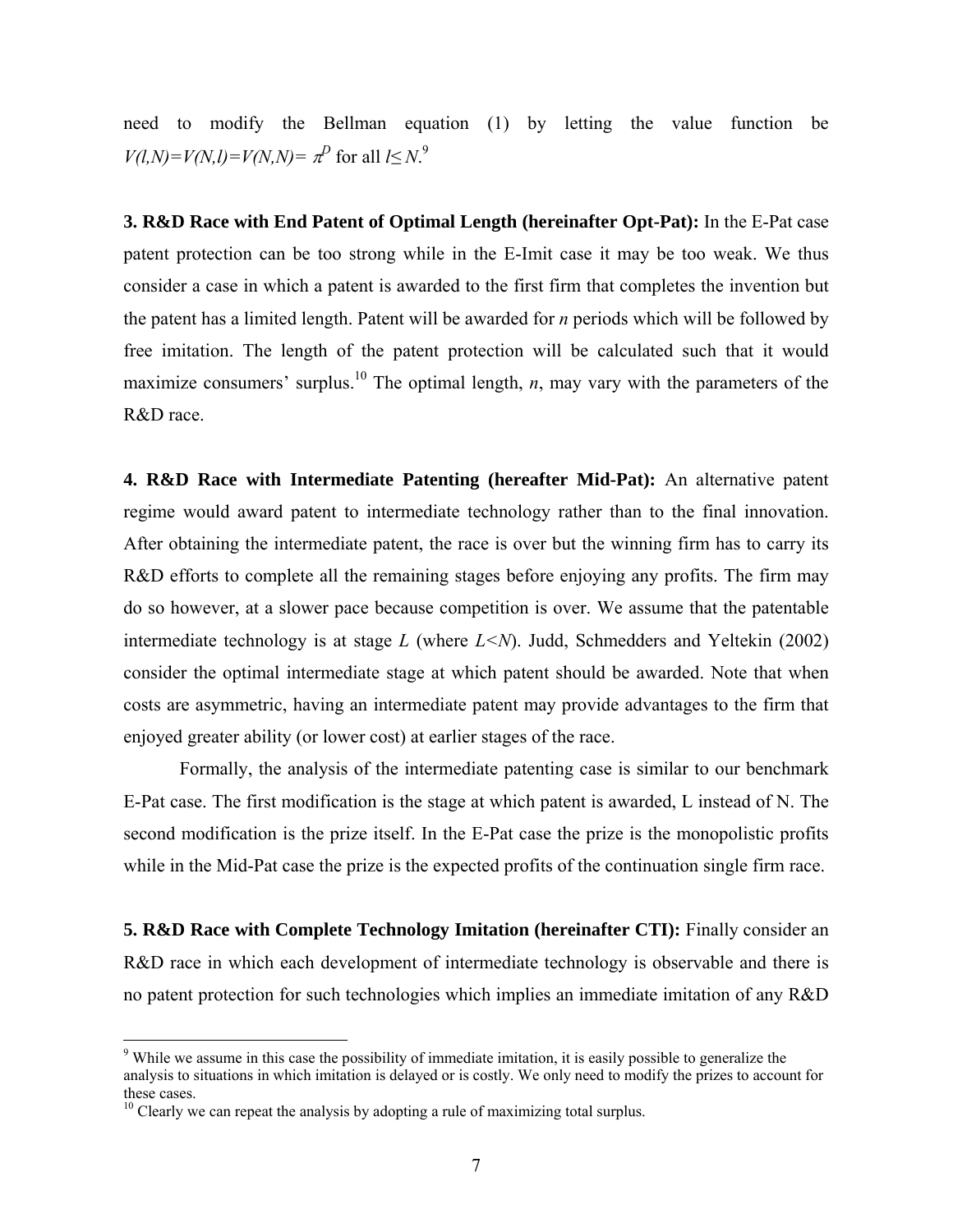advances. In the CTI case firms may imitate, without any delay or cost, any technology invented by their competitors.<sup>11</sup> Among all the cases examined in this paper, this case probably represent the weakest patent protection scenario. Invention does not provide exclusive rights and imitation is free at any stage – implying that whatever the firm does, it cannot lead the race nor ever enjoy monopolistic profits.<sup>12</sup>

Note that not all the above cases are relevant in all R&D races. Imitation, for example, is not always feasible (sometimes only at a cost). In other cases the firms may not observe the (intermediate) technology available to their rival and thus may be unable to condition their R&D effort on the state of the race etc.

# **3. Results**

 $\overline{a}$ 

#### **3.1 Details of the Numerical Analysis**

We provide a numerical analysis of our R&D race using a variant of the value function algorithm suggested in Pakes and McGuire  $(1994)$ .<sup>13</sup> We solve the race repeatedly for a wide range of parameters' value for each one of the above patent regimes.

We consider a two-firm race and set the number of innovation steps, N, at 6. We let the probability of success  $p(x_i)$  be defined as  $p(x_i) \equiv ax_i/(1+ax_i)$  and consider the cost structure  $c^{1} = (1,1,1,\gamma,\gamma,\gamma)$ ;  $c^{2} = (\gamma,\gamma,\gamma,1,1,1)$  where  $\gamma > 1$ . This cost structure implies that the first firm has an advantage at the first three stages of the R&D while the second firm has an advantage at the last three stages. $^{14}$ 

When the innovation process is over, the winning firm obtains the monopolist prize  $\pi^M$ . This value is the net present value of the monopolistic profits in a market with a linear inverse demand function, p=D-q, and no production costs. When there are two firms producing the good the duopolistic profits are assumed to be  $\pi^D = \mu \pi^M$ . When  $\mu = 0.5$  the firms

<span id="page-8-0"></span> $11$  For simplicity, we focus on the extreme case of free imitation. Clearly, there are cases in which imitation is

<span id="page-8-1"></span>costly and requires some reverse engineering.<br><sup>12</sup> The CTI race and the E-Imit race are equivalent in a one-stage race model. However, the two regimes display<br>an entirely different pace of R&D in the multistage case.

<span id="page-8-2"></span><sup>&</sup>lt;sup>13</sup> For a different numerical algorithm see Judd (1985), Judd, Schedders and Yeltekin (2002) and Doraszelski  $(2003)$ .<br><sup>14</sup> While we have considered different variations of the cost structure, this structure provides the basic intuition

<span id="page-8-3"></span>in the most straightforward way.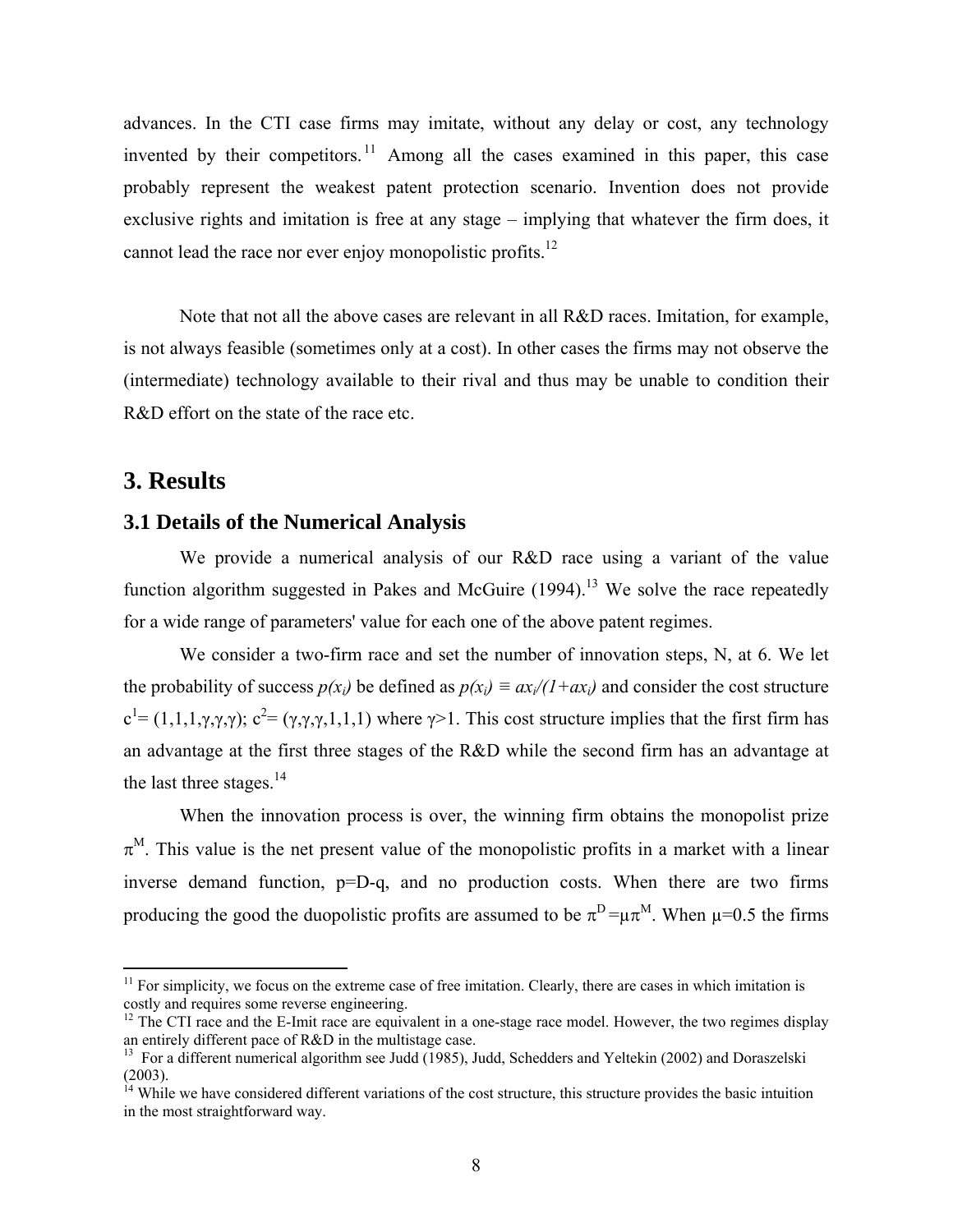share the monopolistic payoffs and when  $\mu=0$  there is a Bertrand type price competition with zero equilibrium profits. However we will typically assume Cournot equilibrium payoffs but discuss different possible variations.

We consider the effect of three different variables on the outcome of the race. (i)  $\alpha$  market size (the market prizes will be  $\alpha \pi^M$  and  $\alpha \pi^D$ , and consumers' surplus is adjusted accordingly). (ii)  $\gamma$  - which describes the cost asymmetry. (iii)  $\mu$  - the intensity of the market competition i.e., the portion of the monopolistic payoffs that is captured in a duopolistic competition.

We adopt Pakes and McGuire (1994) algorithm to calculate the Markov Perfect equilibrium of the above race. For each state, the algorithm calculates the value functions by using the corresponding duopolistic and monopolistic profits and the Bellman equation (Eq. 1). Note, however, that our setting is simpler than the one presented in Pakes and McGuire. While Pakes and McGuire analyze an infinite horizon game, we study a finite race with a known prize at the end. Consequently, we know all firms' values at the end of the game, and can then use these values together with the iterative algorithm and backward induction to calculate the value of firms at other states of the race.

The algorithm is iterative and works as follows: First, the algorithm initiates the value function  $V^0(l,m)$  and investment level  $x^0(l,m)$  for states  $(l,m)$  with  $max{l,m} = N$ .  $V^0(l,m)$  is initiated with the corresponding monopolistic and duopolistic profits based on the patent regime, and  $x^0(l,m)$  is set to zero. States  $(l,m)$  where  $l,m < N$  are initiated with an arbitrary value function  $V^0(l,m)$  and investment level  $x^0(l,m)$ . The algorithm then works iteratively. To move from iteration *k* to iteration  $k+1$ , the algorithm takes the value function  $V^k(.)$  and policy function  $x^k$ .) as its input and uses the Bellman equation (Eq. 1) to generate updated value and policy functions, separately for each firm. In each iteration, the algorithm first uses  $V_1^k(.)$  and  $x_2^k$ (.) from memory and solves equation (1) to calculate firm 1's investment strategy,  $x_1^{k+1}$ (.). It then takes the calculated  $x_1^{k+1}$ . and computes firm 1's value function,  $V_1^{k+1}$ . The same calculations are then done to compute firm 2's  $\{V_2^{k+1}(.)\}$ ,  $x_2^{k+1}(.)\}$ . The algorithm iterates over the value functions and the investment strategies, and stops when  $\{V^k(.), V^{k+1}(.)\}$ ; and  $\{x^k(.),$ 1  $V_2^{k+1}(.)$ ,  $x_2^{k+1}$  $x^{k+1}(.)$  are very close point-wise between iterations.<sup>15</sup>

 $\overline{a}$ 

<span id="page-9-0"></span><sup>&</sup>lt;sup>15</sup> Our stopping criteria is  $\varepsilon$ =10<sup>-6</sup>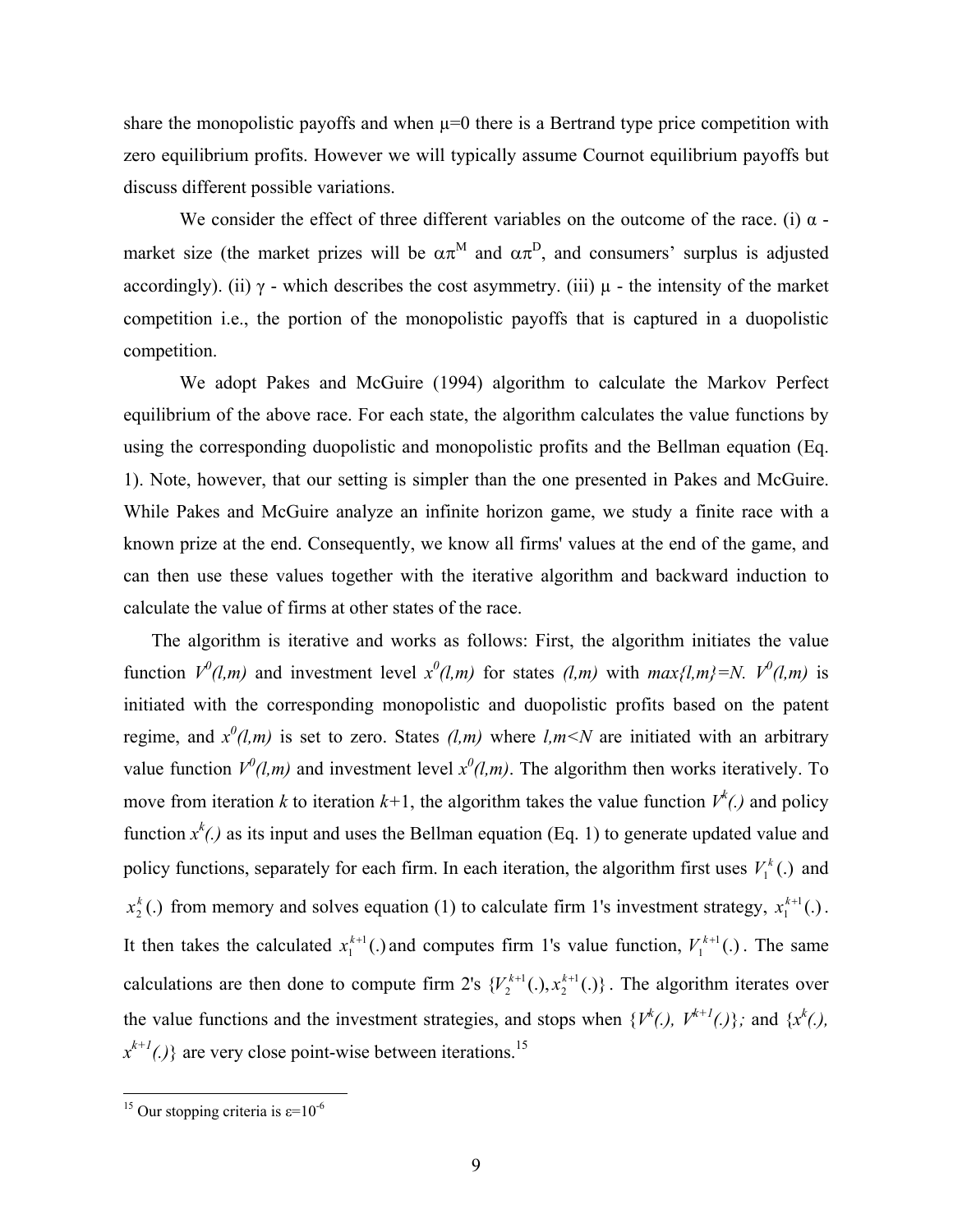The equilibrium value functions and investment strategies (i.e.,  $V^*(.)$ ,  $x^*(.)$ ) are then used to simulate the innovation process. We simulate different patent policies and compare their descriptive statistics. The descriptive statistics presented are the averages of the corresponding values over 100,000 simulations (for each parameters values).

For our benchmark case we will consider the case with  $\pi^M = 900$  and for the duopolistic payoffs,  $\pi^{D}$ , we take the net present value of the Cournot duopolistic profits,  $\pi^{D} = 400$ .<sup>[16](#page-10-0)</sup> Whenever the outcome of the race is such that one firm enjoys monopolistic payoffs for a number of periods, after which it enjoys duopolistic payoffs, we make the necessary modifications. The per-period monopolistic payoff is  $\pi^{M}$ ; the per period duopolistic payoff is  $r\pi$ <sup>D</sup> where *r* is the discount rate. Consumers' surplus is derived from the same assumed demand function. For our benchmark case the net present value of consumers' surplus is  $CS^M$ =450 whenever there is a single producer, and  $CS^D$ =800 for a duopolistic (Cournot type) market. We make the necessary modifications if market structure changes. For the benchmark case we further let a=0.1 and set the discount factor  $\beta = 0.92$ .

#### **3.2 The Performance of the different Patent Regimes.**

We first provide a comparison of the performance of the different patent policy regimes without getting into details regarding the firms' investment strategies. We compare the consumers' surplus, the value for firms and the duration of the race until invention. The comparisons are based on our simulated races.<sup>17</sup> We vary the values of the parameters  $\alpha$ ,  $\gamma$ and  $\mu$  to obtain a better understanding of the race characteristics.

#### **3.2.1 The market size effect:**

Figure 1a,b,c presents the performance of the different patent regimes as a function of α. The parameter α is a market multiplier. It changes the size of the market (an alternative interpretation is a proportional reduction of investment cost). We maintain for this presentation the cost asymmetry at  $\gamma=1.2$ , and assume a regular Cournot profits whenever the market became duopolistic.

<span id="page-10-0"></span><sup>&</sup>lt;sup>16</sup> We investigate different levels of payoffs by investigating the race under different levels of  $\alpha$ .

<span id="page-10-1"></span><sup>&</sup>lt;sup>17</sup> For each set of parameters we simulated the race  $100K$  times and used the relevant summary statistics.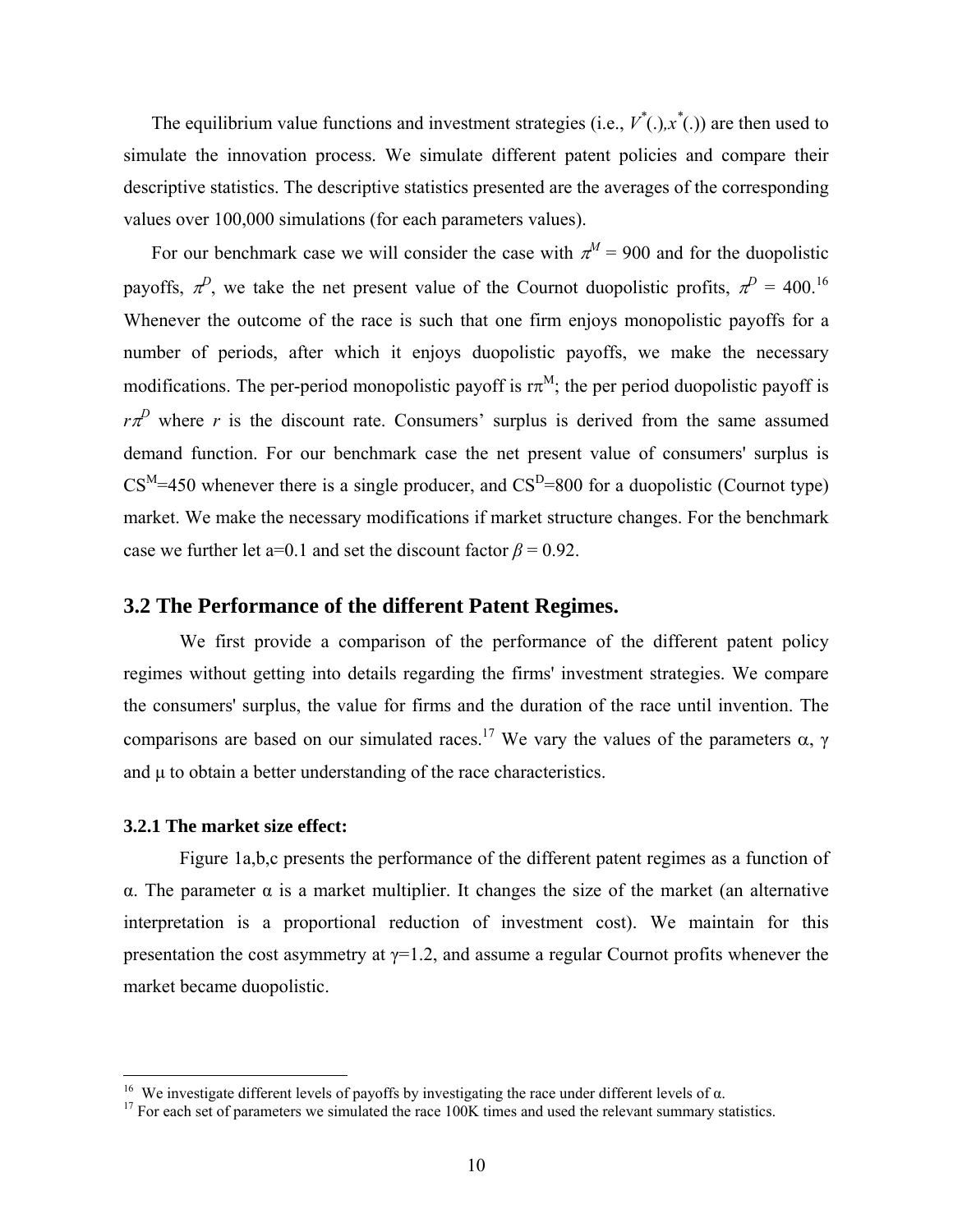

Figure 1c

Figure 1a illustrates the standard argument that justifies the need for patent protection. At a low range of α the CTI and E-Imit regimes do not provide sufficient incentives for the firms to invest in R&D. Note that for these levels of  $\alpha$ , R&D investment is socially optimal and will be carried out under regimes with patent protection (like in the E-Pat and Mid-Pat regimes).

For larger values of  $\alpha$ , Figure 1a illustrate the debate about the need to limit the monopoly power provided to patent holders (or actually to limit the length of patents). For large levels of  $\alpha$ , CS is determined mainly by the resultant market structure. The regimes that end up with a duopoly yield higher CS than the regimes that provide patent protection and end up in a monopolistic market (even though these regimes lead to speedier innovations - see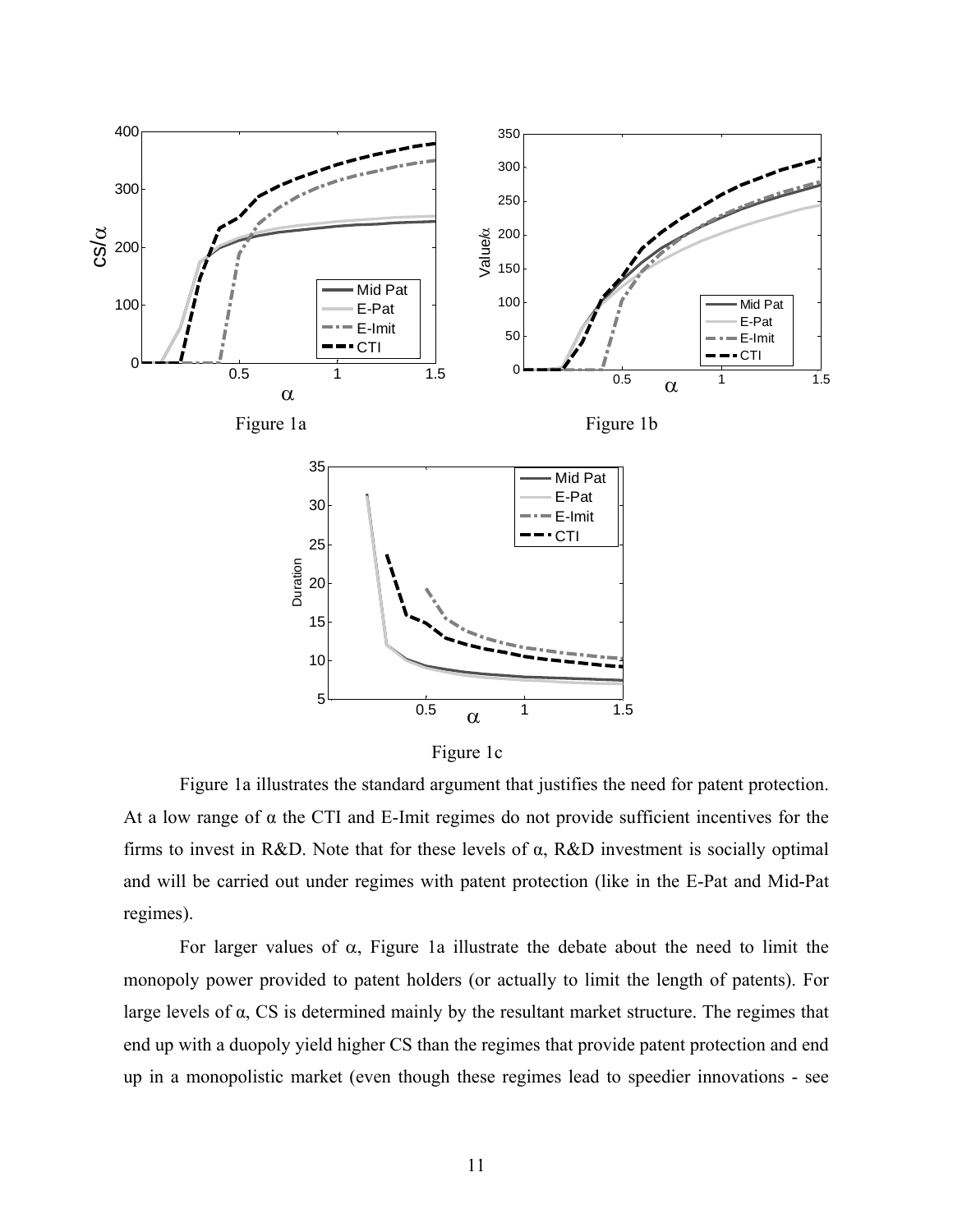Figure 1c). Consequently, both the CTI and E-Imit regimes do better, in terms of CS, than the regimes with patent protection.

Figure 1b depicts the value of the race for firms. For low levels of  $\alpha$ , the E-Pat and Mid-Pat regimes provide higher values for firms than the regimes without patent protection. Nevertheless for most levels of  $\alpha$ , the CTI regime provides the highest value for firms, while the E-Pat regime gives the lowest value. This result is somewhat surprising as the CTI regime ends up with a duopolistic market, and the E-Pat ends up with a monopolistic market. The intuition behind this result is as follows: the E-Pat regime provides high profits for the winning firm but zero profits for the second firm. This triggers high investment dissipating the innovation prize. This is also evident from Figure  $1c$  – the E-Pat regimes results in faster inventions. While consumers benefit from the fast innovation, firms value is reduced because of the over-investment effect. For example, for  $\alpha$ =1.5 the average total investment in the E-Pat case is four times higher than the average total investment in the CTI case.<sup>18</sup>

#### **3.2.2 The effect of R&D cost asymmetry.**

 $\overline{a}$ 

We now turn to compare the performance of the different patent regimes when we vary the cost asymmetry parameter γ. The firms' R&D costs are defined as  $(1,1,1,\gamma,\gamma,\gamma)$ ; (γ, γ,γ,1,1,1). A larger γ implies an overall greater cost of R&D as well as greater cost asymmetry. The simulation presented in Figure 2 are done letting  $\alpha=1$  and assuming Cournot duopoly profits.

<span id="page-12-0"></span><sup>&</sup>lt;sup>18</sup> So far we consider only the average value for firms. Since we consider in this paper an asymmetric race, as will be discussed in the next section, firms may have different preferences over the different patent regimes.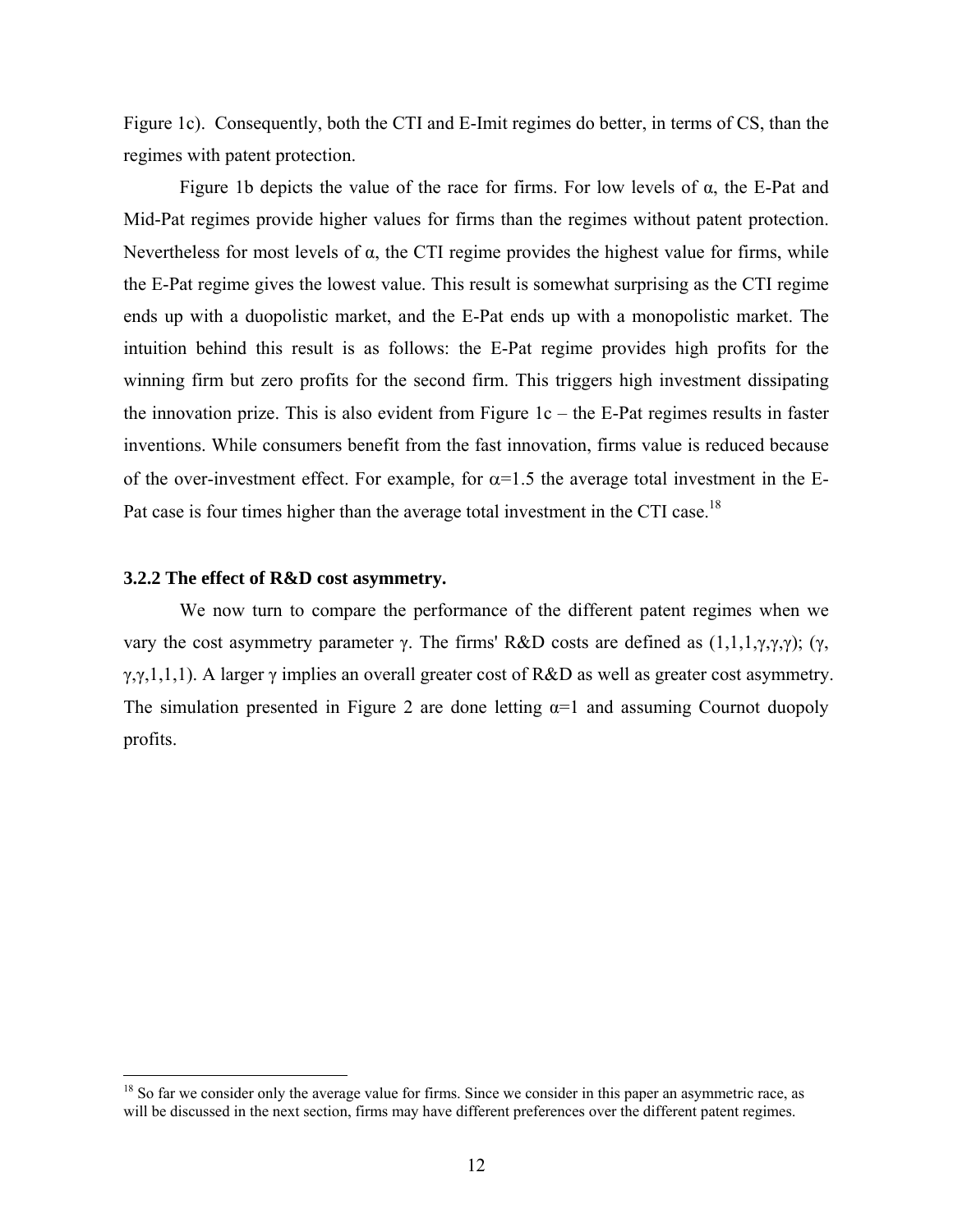

Figure 2c

Figures 2a-c show that when there is a significant cost asymmetry the CTI regime facilitates a complete specialization; each firm invests only in developing the technologies it has an advantage in. Thus, changing γ does not affect the firms' investment strategies. The CTI regime yields a higher CS and a higher firms' value than the other regimes. Furthermore, since in the E-Pat, Mid-Pat and E-Imit cases CS and firms' value decline with γ, increasing γ only increases the advantage of the CTI regime.

The E-Imit regime exhibits an interesting non-monotonic pattern. Moving from a symmetric cost structure, i.e.,  $\gamma = 1$ , to non-symmetric cost structure, i.e.,  $\gamma > 1$ , Figure 2b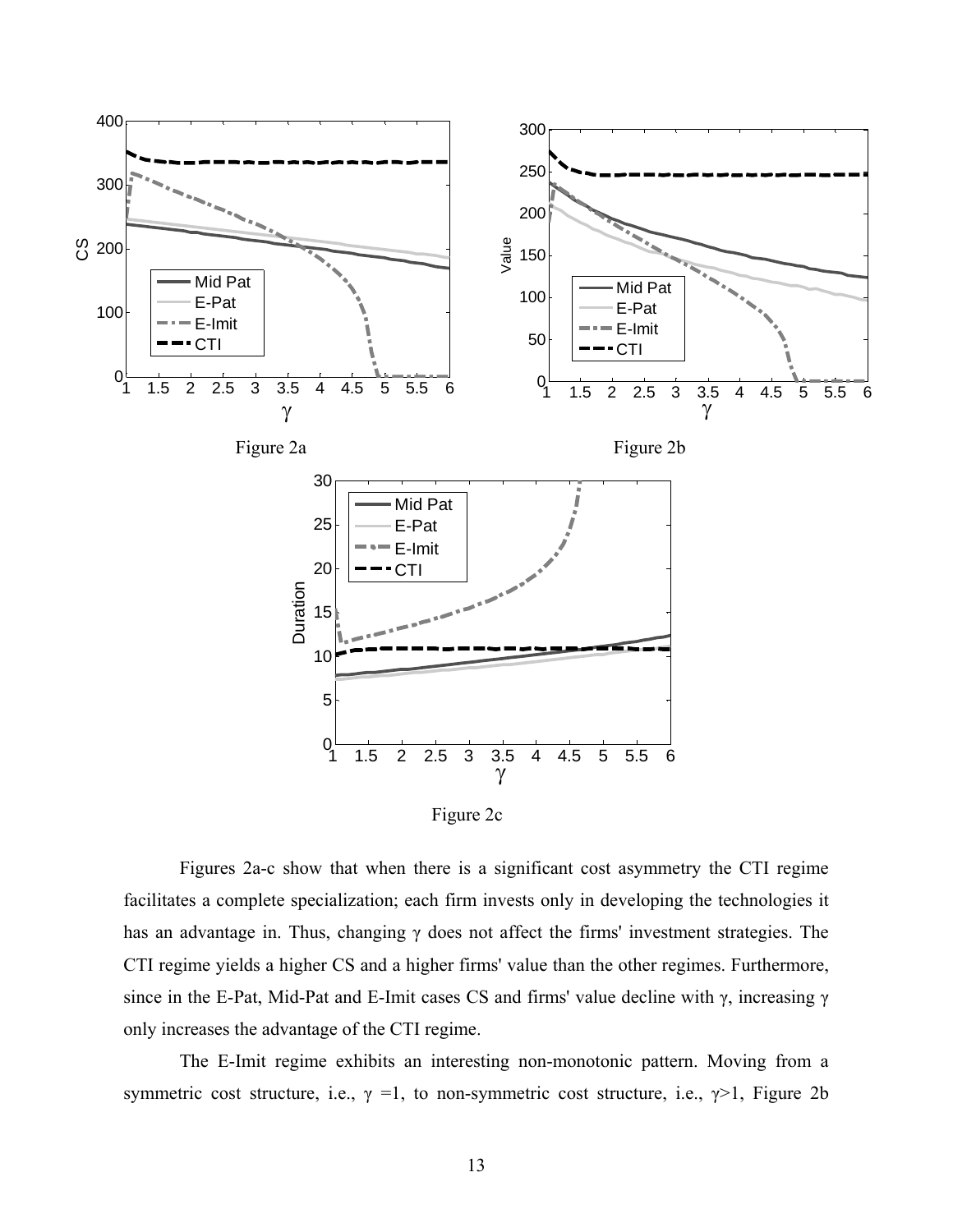illustrates a sharp increase in both CS and firms' value and a sharp decline in the duration of the race despite the fact that there is a cost increase. The explanation of this phenomenon is that in the E-Imit case there is a strong second mover advantage. When the costs are identical, i.e.,  $\gamma$  =1, firms do not invest much at the beginning of the race hoping that their competitor will be lucky (and at the end they will be able to imitate his success). Once we move to the asymmetric case it is clear which firm should do the R&D investment and there is no reason to delay investment at the early stage. $^{19}$ 

At a high  $\gamma$  (i.e.,  $\gamma$ >5) there is no investment in the E-Imit case. This situation is similar to the low  $\alpha$  case and demonstrates once again the standard argument advocating for patent protection and prohibiting imitation.

#### **3.2.3 The effect of market competition**

We now turn to discuss the effect of  $\mu$ , the intensity of the market competition, on the performance of R&D race under the different patent regimes. We let the duopolistic profits be  $\pi^D = \mu \pi^M$ . The Cournot equilibrium profits case, that was assumed so far, is equivalent to assuming  $\mu$ =0.44. A low value of  $\mu$  implies tougher market competition and lower duopolistic payoffs, which reduces the firms' incentives to innovate whenever an innovation is imitated and only duopolistic profits are realized. On the other hand when  $\mu$  is close to 0.5, firms share the monopolistic profits which support high R&D investment even when innovation is easily imitated.

In Figure 3a,b,c we present the performance of the different patent regimes as a function of  $\mu$ . For this comparison we fix the other parameters at  $\alpha=1$  and  $\gamma=1.2$ .

 $\overline{a}$ 

<span id="page-14-0"></span><sup>&</sup>lt;sup>19</sup> See more details in our numerical analysis in the next section.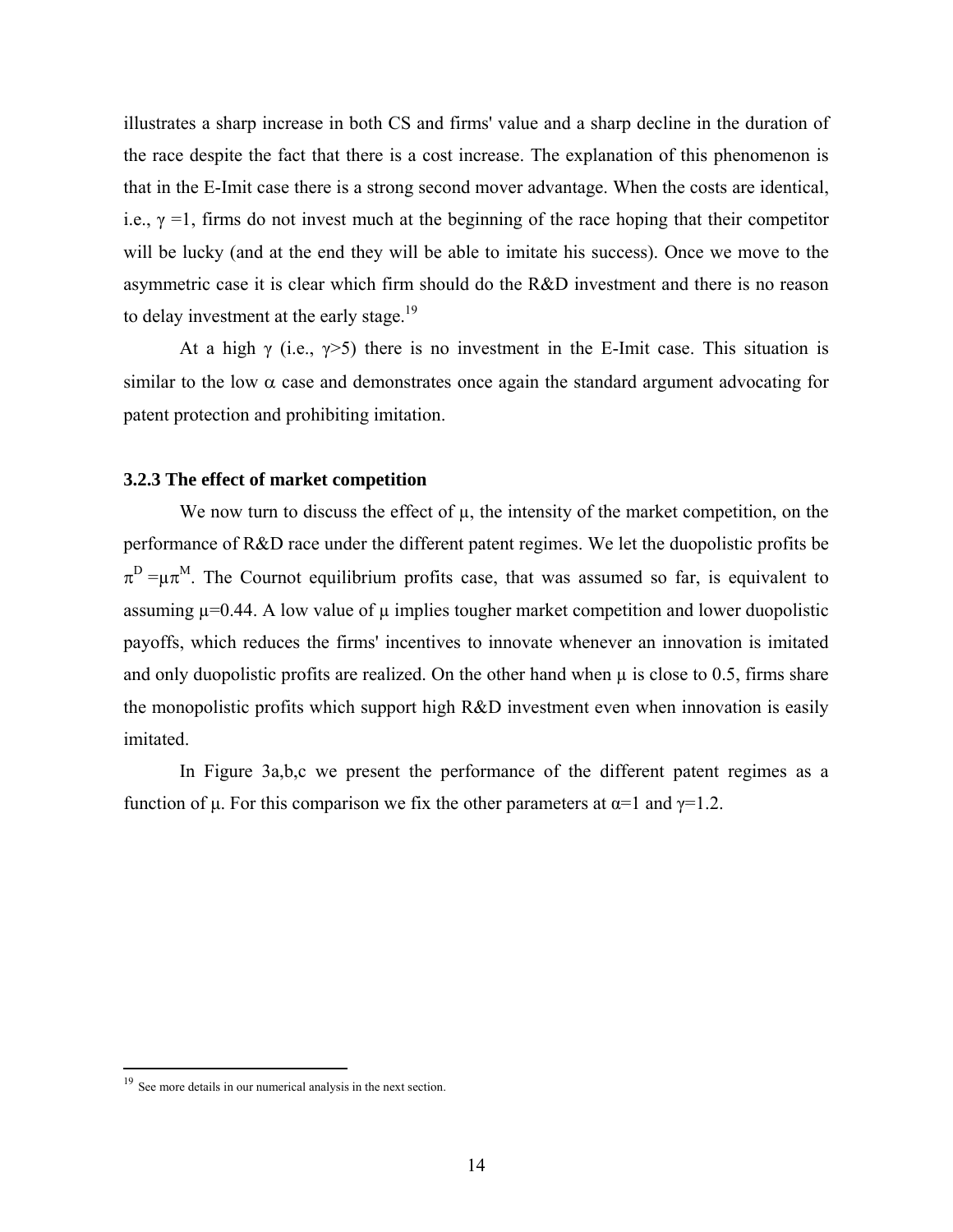

The E-Pat and Mid-Pat races are not affected by  $\mu$  as they never end up with a duopolistic market. Duopolistic market, in our setting occurs only as a result of imitation. For low levels of  $\mu$  the possibility of imitation in the E-Imit and the CTI cases imply that firms do not have incentives to invest in R&D. In this case we have again the standard argument in favor of patent protection.

In medium levels of µ, the CTI regime yields a higher consumer surplus (but lower value for firms) than the regimes which provide patent protection. But when  $\mu$  approaches 0.5 this effect is reversed. In this range, the duopolistic market structure does not contribute to consumers' surplus as the market outcome is close to the monopoly outcome. However, the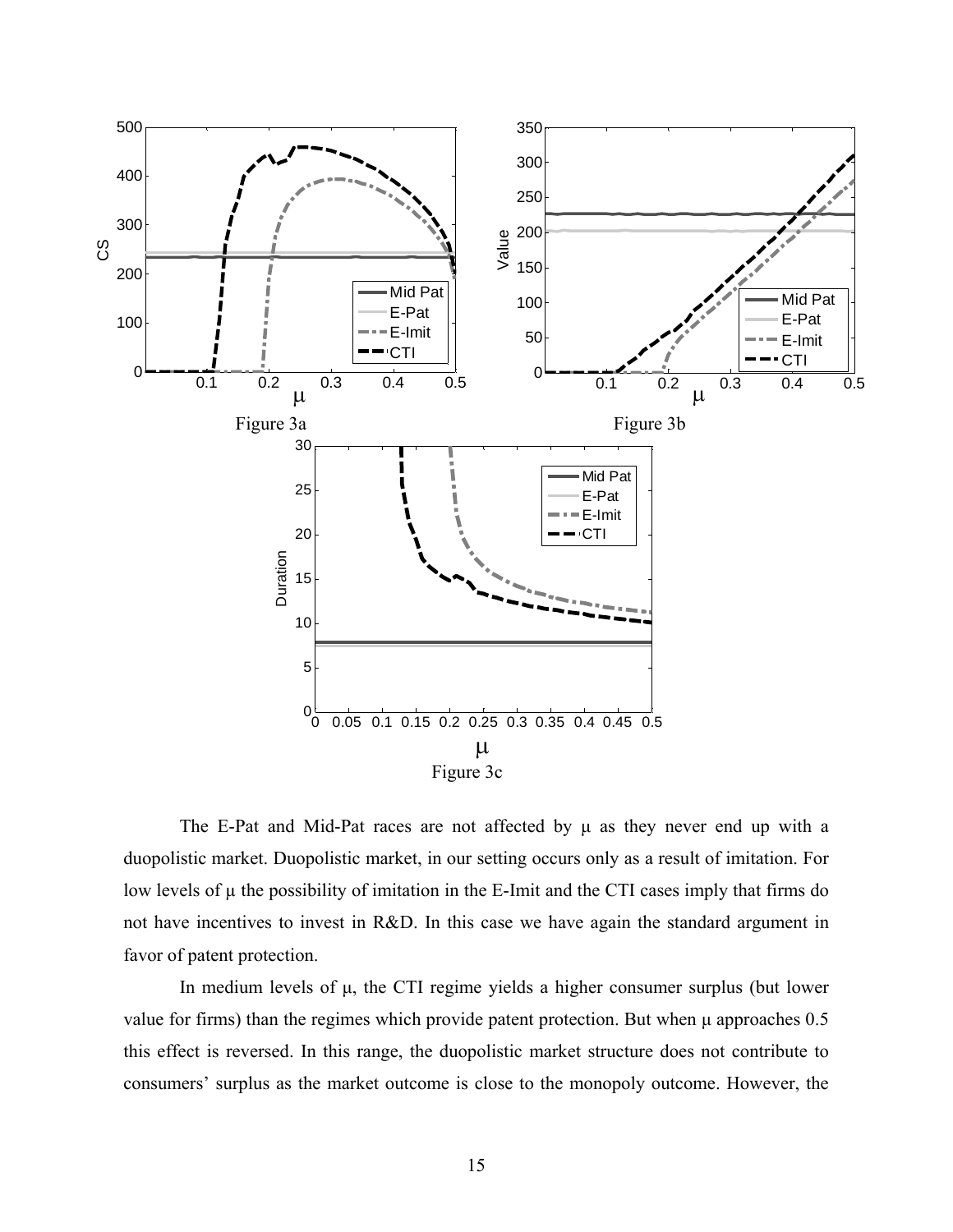possibility of imitation implies slower pace of innovation; resulting in a lower consumers' surplus.

The value for firms in the CTI and E-Imit cases are monotonically increasing with µ. In these cases the market structure is always duopolistic and a larger  $\mu$  implies higher profits. For large  $\mu$  the value for firms in the CTI and E-Imit cases are larger than in the E-Pat and Mid-Pat cases as firms do not lose much from having a duopolistic market but gain from a more efficient R&D process. Duration, as expected, is shorter whenever there are patents.

#### **3.3 Optimal patent length**

 $\overline{a}$ 

The patent regimes that we considered so far either allow for end (or mid) patents or assume free imitation. Most patent regimes however award patents for a fixed number of years. The length of a patent affects the firms' incentives to innovate but also limits the period in which the firm can exploit its monopolistic power. Finding the optimal patent length is the balancing of these two forces.<sup>20</sup>

We now consider an R&D race in which patent is provided for n periods, followed by a costless imitation by a second firm. The patentable innovation grants n periods of monopolistic market which follows by a duopolistic market.<sup>21</sup> We choose n optimally to maximize consumers' surplus and thus the optimal n depends on the parameters of the race.

In Figure 4a-c we compare the performance of the CTI with the optimal-patent regime. Note that for the optimal patent case, we choose for the different parameters values different n – the one that maximizes CS. In Appendix B we describe the optimal n as a function of the parameters of the race.

<span id="page-16-0"></span> $20$  For a discussion on optimal patent policy see Nordhaus (1969), Klemperer (1990), Gilbert and Shapiro (1990) and Denicolo (1999,2000). <sup>21</sup> Note that the regimes of E-Pat and E-Imit are special cases where n=∞ and 0 respectively.

<span id="page-16-1"></span>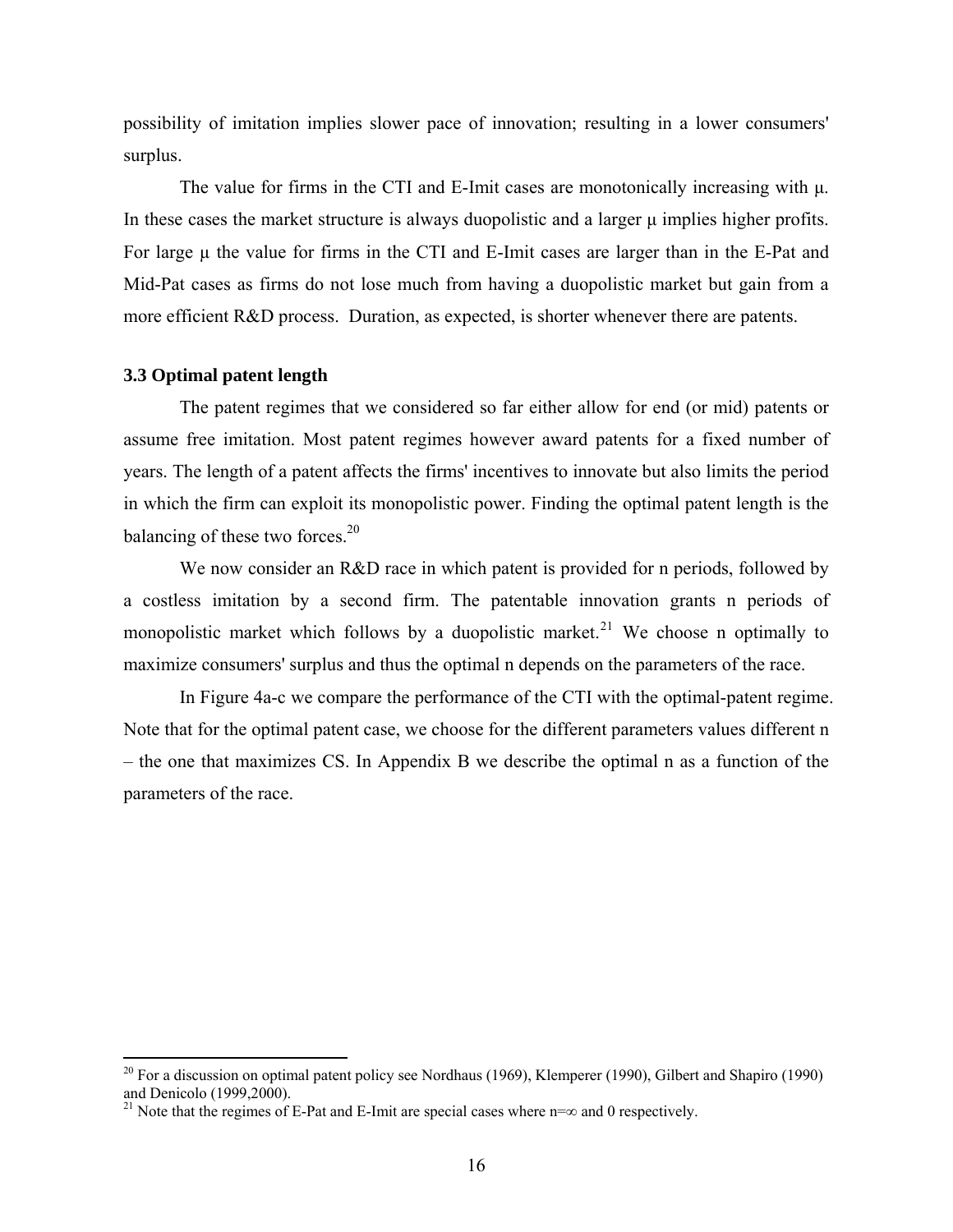

Figure 4c

The most striking conclusion of the above figures is that the CTI patent regime yields a higher CS than the Opt-Pat regime providing that  $\mu$  is not too small or not too large.<sup>22</sup> Thus the advantage of the CTI regime over the E-Pat regime does not stem from the E-Pat regimes providing too much monopolistic protection or too little incentives to innovate. Rather, the fact that CTI is superior for a wide range of parameters is derived from the more efficient innovation process that it induces (see Section 4 for more details).

<span id="page-17-0"></span> $22$ <sup>22</sup> Obviously, being special cases of the optimal patent length, the End-Pat and E-Imit regimes yield lower CS than the optimal patent length regime.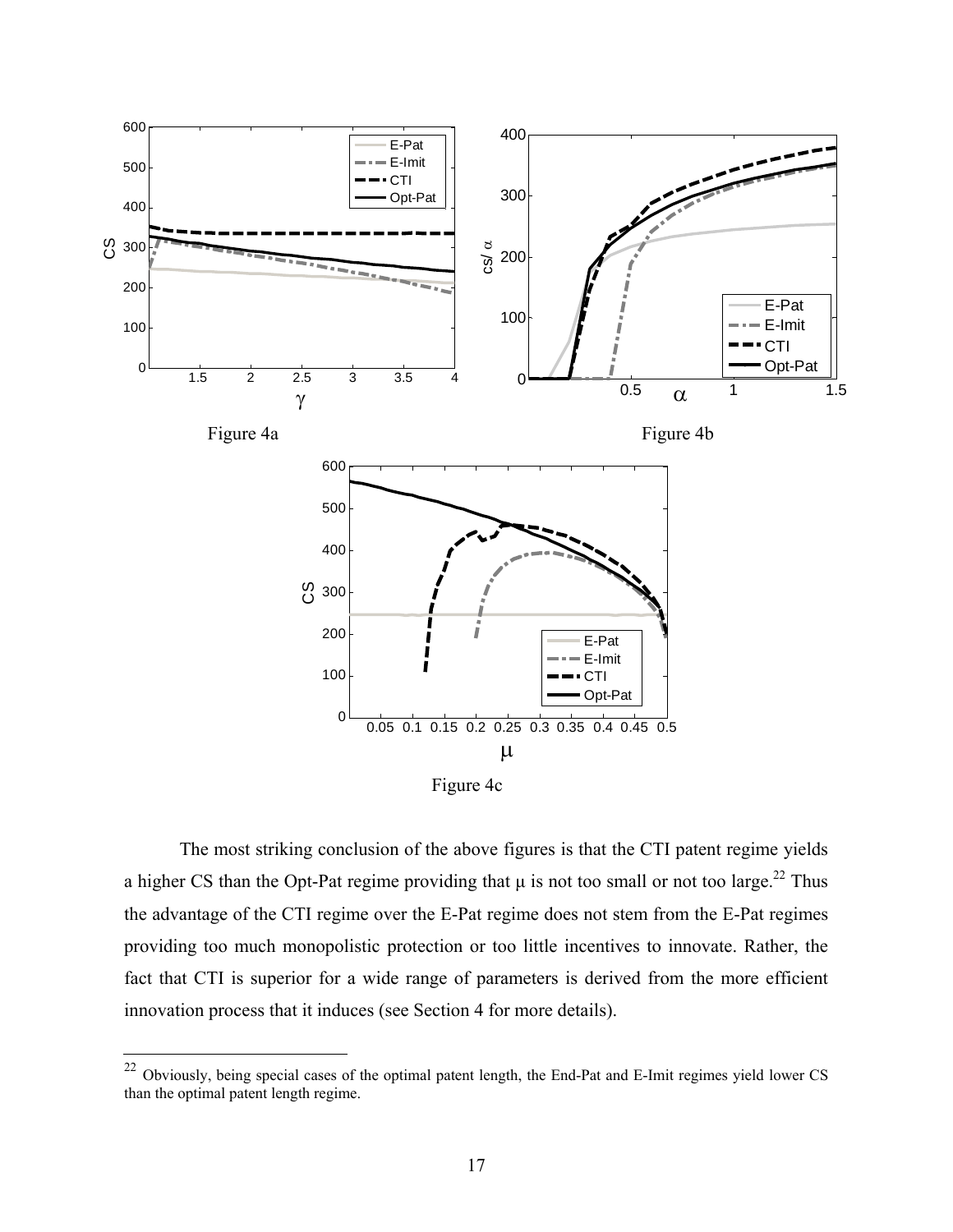#### **4. A Numerical Analysis of an Asymmetric R&D Race**

So far we presented the summary performance of the R&D race under different patent regimes without going into details regarding the strategic interaction between the firms, and their investment levels at different stages of the race. In order to illustrate the reasons that lead to the superiority of the CTI regime over other patent regimes, we analyze in details a race with specific set of parameters.

We consider a multistage race with the cost structure of  ${c_1 = (1,1,1,\gamma,\gamma,\gamma)}$ , c<sub>2</sub>=( γ,γ,γ,1,1,1)}. We set  $\gamma$ =5 and  $\alpha$ =5.<sup>[23,](#page-18-0)24</sup> We ran this race 100K times and in Table 1 we present the summary statistics for this race. Inv1 and Inv2 are the investment of each of the two firms; TotInv is the firms' total investment. Dur\_Prod1 is the average duration of the race prior to first production while Dur Race is the number of periods until the race ends. When there is a patent and no licensing, Dur\_Prod1=Dur\_Race; otherwise, the difference is the number of periods until the second firm starts producing. The lines "Value" and "CS" give the average total value of the firms and the average consumers' surplus. Prob\_1 and Prob\_2 show the probability that firm 1 or 2 is the first firm to complete the invention while V1 and V2 give the value of the two firms in the race.

|                                            | Mid-Pat | E-Pat  | E-Imit   | <b>CTI</b> | Opt-Pat |  |  |  |
|--------------------------------------------|---------|--------|----------|------------|---------|--|--|--|
| Tot Inv                                    | 904.3   | 1202.2 | 301.85   | 188.9      | 443.6   |  |  |  |
| Inv1                                       | 448.4   | 567.5  | 301.85   | 103.5      | 241.4   |  |  |  |
| Inv2                                       | 455.9   | 634.7  | $\theta$ | 85.4       | 202.2   |  |  |  |
| Dur Prod1                                  | 7.25    | 6.7    | 9.3      | 7.9        | 8.1     |  |  |  |
| Dur Race                                   | 7.25    | 6.7    | 9.3      | 7.9        | 11.1    |  |  |  |
| Tot Val                                    | 1569.1  | 1382.9 | 1570.1   | 1902.4     | 1674.7  |  |  |  |
| <b>CS</b>                                  | 1236.7  | 1292.6 | 1871.9   | 2091.3     | 1861.7  |  |  |  |
| prob 1                                     | 0.65    | 0.53   | 1        | $\Omega$   | 0.6     |  |  |  |
| prob <sub>2</sub>                          | 0.35    | 0.47   | $\theta$ | $\Omega$   | 0.4     |  |  |  |
| V <sub>1</sub>                             | 1134.6  | 783.2  | 634.1    | 942.1      | 863.97  |  |  |  |
| V <sub>2</sub>                             | 434.5   | 599.7  | 935.96   | 960.3      | 810.76  |  |  |  |
| Table 1: Asymmetric R&D race, $\alpha$ =5. |         |        |          |            |         |  |  |  |

<span id="page-18-0"></span> $\overline{a}$ <sup>23</sup> We keep our benchmark case with  $\pi^M = 900$  and the Cournot duopolistic payoffs  $\pi^D = 400$ . The per-period monopolistic and duopolistic payoffs are  $\pi^{M}$  and  $\pi^{D}$  respectively. Consumers' surplus is derived from the same assumed demand function. Letting the net present value of consumers' surplus be  $\text{CS}^M=450$  for the monopolistic case and  $CS^D=800$  for a duopolistic (Cournot type) market. We make the necessary modifications if market structure changes. For the benchmark case we further let a=0.1 and set the discount rate factor  $\beta = 0.92$ .

<span id="page-18-1"></span><sup>&</sup>lt;sup>24</sup>  $\alpha$  and  $\gamma$  were chosen so that the results highlight the important attributes of each patent regime.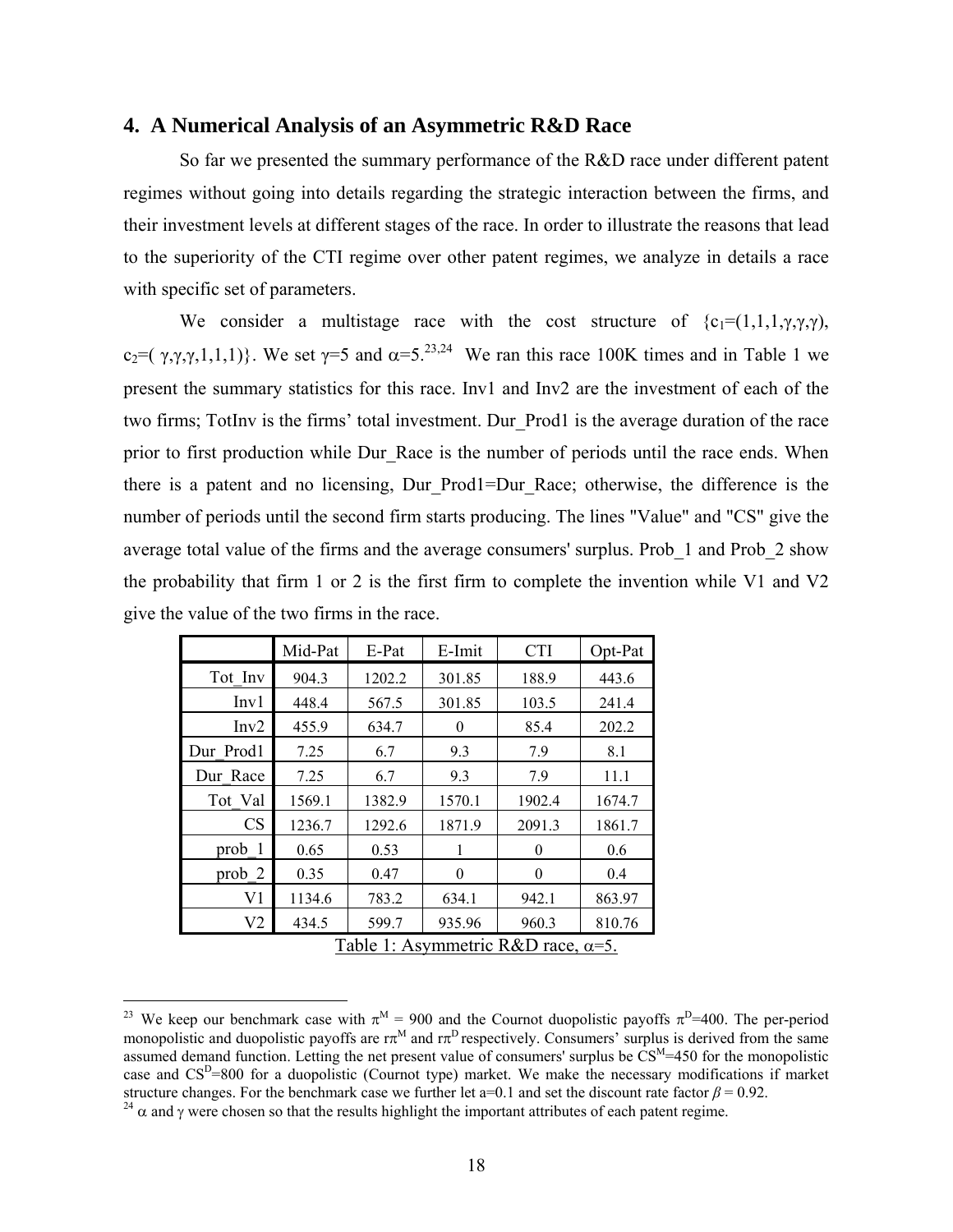**The advantages of the CTI regime**: In the above race it is the CTI regime that leads to the highest level of CS and firms' value. The relevant levels are higher even than those in the Opt-Pat race. In order to explain this phenomenon we provide the details of the equilibrium investment strategies and value functions for the E-Pat, CTI and Opt-Pat cases (see Tables A1-A6 in the appendix).

The advantage of the CTI regime is derived mainly from the efficient investment process it induces. In the E-Pat race, each firm needs to develop all the six stages of innovation and gets a huge prize if it succeeds to do it before the other firm. As presented in Table A2, both firms invest heavily from the beginning even in technologies that they have disadvantage in. For example the investment at  $(l,m)=(0,0)$  is (71,155) in the E-Pat case, (25,46) in the Opt-Pat case and only (27,0) in the CTI case. On the other hand in the CTI case both firms benefit from any success in the innovation process. The value function increases any time there was a successful innovation regardless which firm did it (see Table A3). Thus, while the firms compete at the end in the product market the possibility to imitate at every stage of the race induces a type of "cooperative" innovation process even though there is no explicit cooperation or coordination between the firms.

As table A4 indicates, in the CTI case firms share the innovation process. Each firm invests only at the stages it has an advantage in; thus avoiding duplication and inefficient investment (as in the other patent regimes).<sup>25</sup> The cost asymmetry has an interesting role in such a race – as it allocates the investment effort at each stage only to the firm that is efficient for that technology. There is no need for a coordination device or RJV in such a case as in MPE effort is allocated according to the firms' technological abilities.

The advantage of the CTI regime exists only in races where the cost of innovation is substantial relative to the prize itself. When the gains from the efficient investment process is sufficiently large to offset the lower value derived from the duopolistic market structure, firms are indeed better off with the CTI regime. In the race reported in Table 1, overall cost of investment in the E-Pat race is 1202 while for the CTI case the cost is 188. The difference is

 $\overline{a}$ 

<span id="page-19-0"></span> $25$  Note that in the E-Imit case there is no duplication in the investment process but yet the process is not efficient as investment is not necessarily done by the most efficient firm. Clearly in a symmetric race this disadvantage disappears.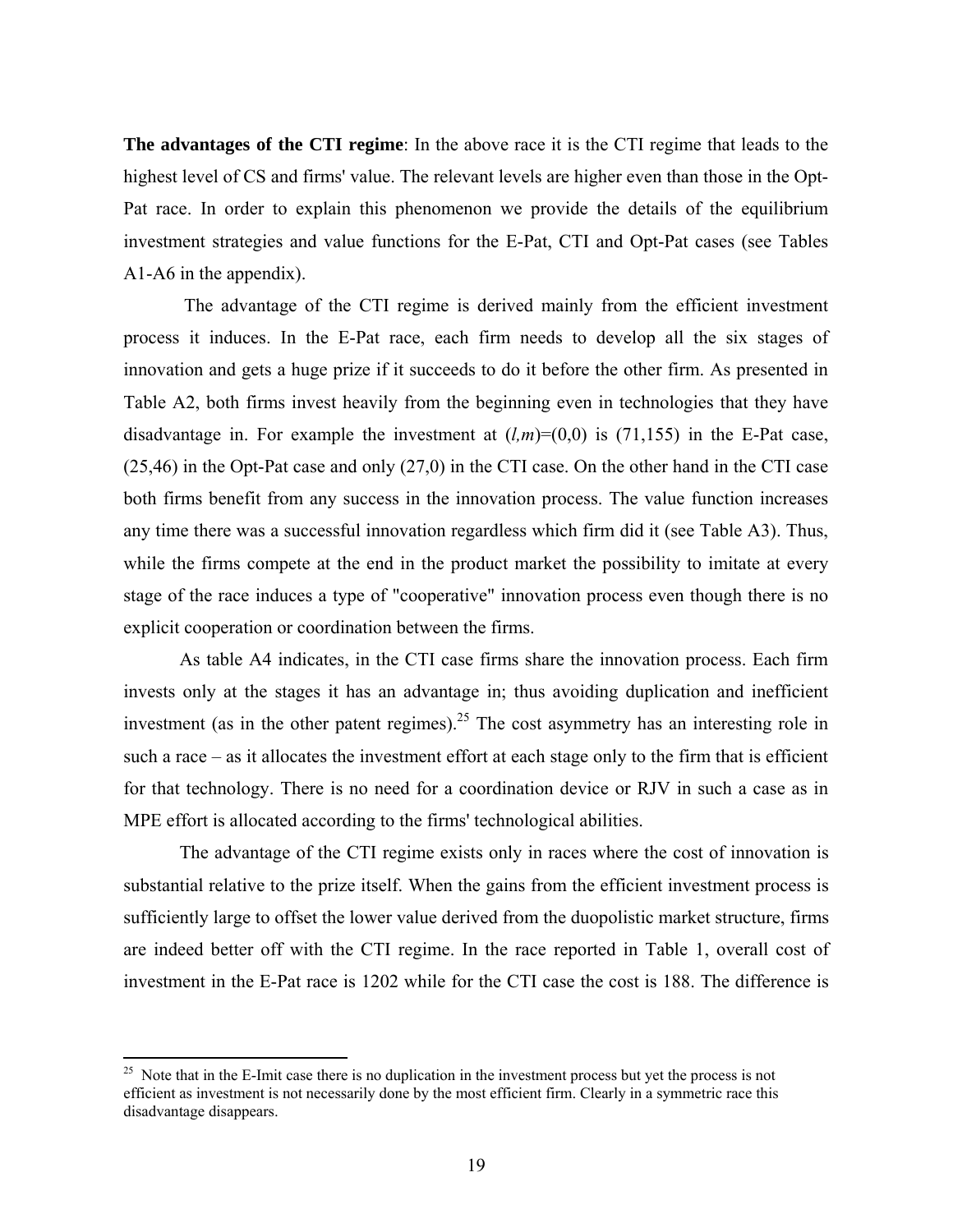larger than the difference between the discounted monopolistic and duopolistic profits. Hence, both firms are better off with the CTI despite the fact that it leads to a duopolistic market.

The race with Opt-Pat is interesting as it shares some of the properties of both CTI and E-Pat races. After all, the succeeding firm gains a monopolistic power for couple of periods which follows by imitation and duopolistic market. The value function of each firm in such a race (Table A5) is not necessarily monotonic in the success of its rival. We can see from Table A5 that a success of a rival firm first reduces the value of the firm but then a further success only increases the value of the firm. There are two prizes in this race – monopoly profits for the winner and delayed duopolistic profits for the second firm. A success by one firm reduces the probability of its rival to gain the first prize but at the same time it prompts getting the second prize. Changes of the firm's value function are determined by these two effects which can be either positive or negative depending on the state of the race. However, given that there are less powered incentives to innovate, the level of investment is lower which result in higher value than in the E-Pat case.

**The effect of market competitiveness**: Table 1 assumes a Cournot type competition in the duopolistic market (for which  $\mu$ =0.44). The question is whether the advantage of the CTI remains under more competitive duopolistic markets. Table 2 below provides the market statistics for  $\mu=0.1$  (i.e. lower duopolistic profits).

|                   | Mid-Pat | E-Pat  | E-Imit | <b>CTI</b> | Opt-Pat |
|-------------------|---------|--------|--------|------------|---------|
| Tot Inv           | 904.7   | 1201.3 | 87.3   | 94.3       | 362.8   |
| Inv1              | 447.3   | 567.2  | 87.3   | 53.6       | 197.3   |
| Inv2              | 457.3   | 634.0  | 0.0    | 40.7       | 165.5   |
| Dur Prod1         | 7.2     | 6.7    | 20.9   | 10.5       | 9.0     |
| Dur Race          | 7.2     | 6.7    | 20.9   | 10.5       | 12.0    |
| Tot Val           | 1569.6  | 1383.1 | 100.0  | 291.9      | 455.0   |
| <b>CS</b>         | 1237.1  | 1292.2 | 1680.0 | 3465.0     | 3270.5  |
| Prob 1            | 0.7     | 0.5    | 1.0    | 0.0        | 0.6     |
| Prob <sub>2</sub> | 0.3     | 0.5    | 0.0    | 0.0        | 0.4     |
| V <sub>1</sub>    | 1128.6  | 784.6  | 6.3    | 139.5      | 260.8   |
| V <sub>2</sub>    | 441.0   | 598.5  | 93.6   | 152.4      | 194.2   |

Table 2: Asymmetric R&D race with competitive duopolistic market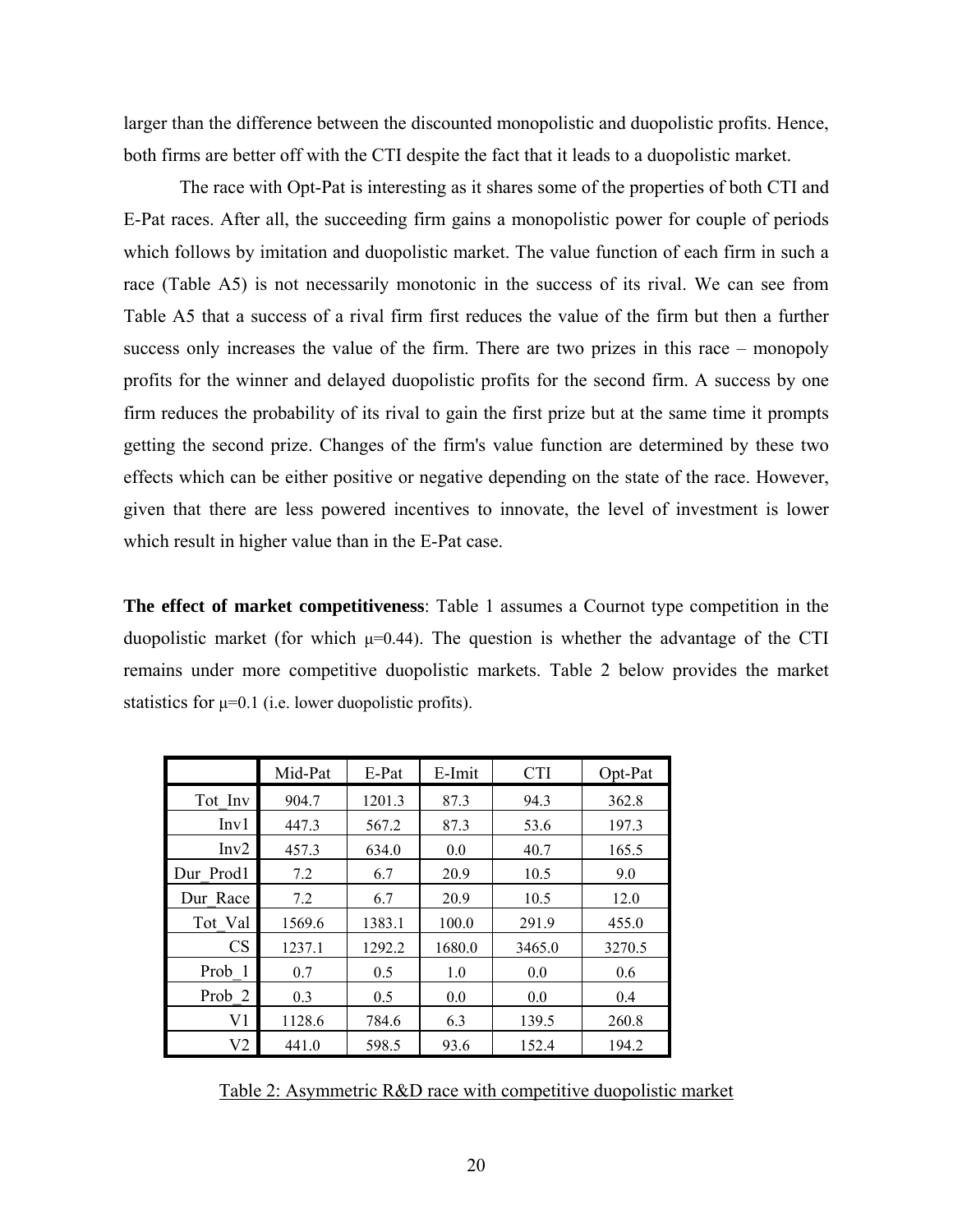Reducing  $\mu$  to 0.1 implies that the CTI still yields a higher consumers' surplus but the values for firms are lower than in most of the other regimes. Lower duopolistic profits reduce the incentives of firms to innovate and thus slow down the innovation process (which in turn reduces consumers' surplus). A further reduction of  $\mu$  leads to no innovation as there are not sufficient incentives to invest in R&D (see also Figure 3a). But the lower cost of innovation does not compensate in such a case for the lower duopolistic profits and implies a lower value for firms.

**Early or Late Advantage:** Our investment cost structure implies that the first firm is more efficient in the first three stages while the second firm is more efficient in the last three stages of the race. However, all these stages are necessary for the completion of the invention. Does this asymmetry imply an advantage to one of the firms? Table 1 indicates that the answer to this question depends on the patent regimes.

In E-Pat, Mid-Pat, or Opt-Pat races - the firm that has better abilities at the first three steps of the race has an advantage in the entire race, i.e., it has a greater value than the second firm and it has a higher probability to be the first to complete the innovation. On the other hand in the CTI regime, it is the second firm - the firm with the better abilities in the last three stages of the race - which has the advantage in the entire race i.e., *V2 > V1*.

In the E-Imit race it is again the second firm that enjoys the advantage in the entire race. This race is characterized by a second mover advantage. In the symmetric case, this second mover advantage implies very low investments at the early stages as both firms are waiting for the success of their rival firm. Cost asymmetry "solves" this waiting game and identifies the first mover; the firm that has an advantage at early stages.

# **5. Licensing and Asymmetric R&D Race**

The possibility of licensing a patent clearly affects the firms' incentives to invest and consequently the speed of innovation. The focus of the literature on optimal patent licensing is mostly on licensing final innovations patents. After the  $R&D$  is over the firm that obtains the patent may license it and the question is what the procedure of licensing that will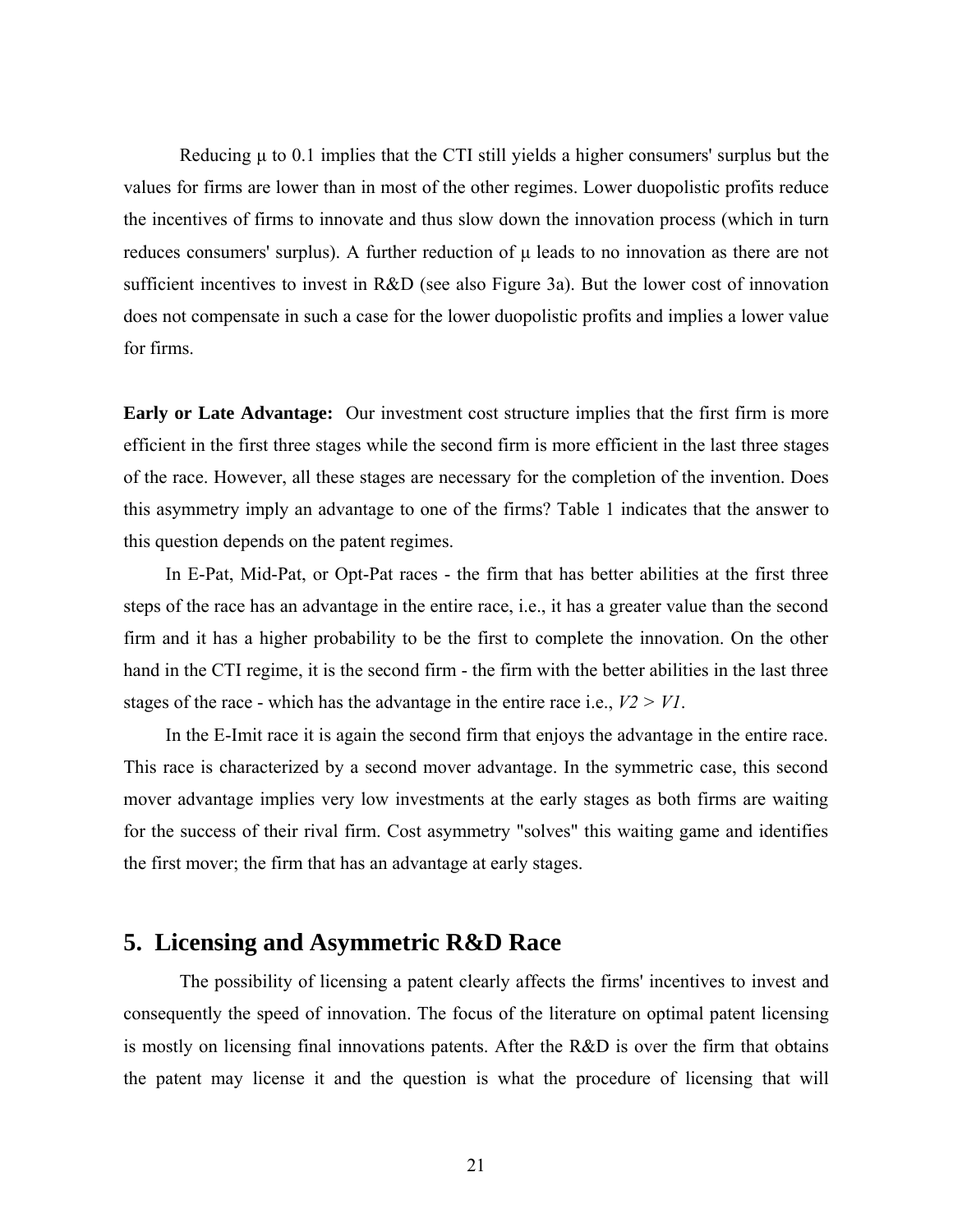maximize revenues is. Optimal licensing affects the prize at the end of the  $R&D$  race and thus the firms' incentives to innovate. In our setting there are only two firms that compete in the R&D race as well as in the product market. If one of the firms obtains a patent for the final innovation it does not have any incentives to license it to the other firm. Exclusive licensing does not generate any additional gains as we assume identical production costs for the two firms. If the licensing is without exclusivity then licensing is followed by a duopolistic market and lower overall profits. We thus focus on licensing of intermediate technologies.

#### **5.1 Licensing of intermediate technology patents.**

One can distinguish between licensing of an intermediate technology patent and licensing (or actually selling) of intermediate technology even without holding a patent for it. In both cases such licensing reduces the probability that the firm will win the race but it guarantees some payoffs at intermediate stage. When there is a patent for an intermediate technology licensing facilitates the continuation of the race. On the other hand when there is no patent for intermediate technology and the leading firm refrains from licensing its technology, the race continues. Hence, the terms of licensing would be different in the two cases, reflecting the firms' different outside option. We limit our discussion to licensing of intermediate patents. Yet, the setup can easily be extended to the case of selling of intermediate technologies.

Licensing of intermediate patents may occur at different stages of the race. For instance, a firm that has a patent at stage L of the invention might license this patent only after it completes stage L+k of the race and guarantees itself a head start even following the licensing stage. This will be clearly reflected by the licensing price. However, for simplicity, we focus on the case where licensing occurs only after one of the firms reaches stage L of the race. Failing to license at this stage leads to a monopolistic race.

In Sections 3 and 4 we demonstrated the advantage of the CTI regimes over other patent regimes. This advantage was mainly derived from efficient allocation of R&D investment. We now turn and analyze whether a system in which we allow for the patenting of intermediate technologies and the licensing of this patent can obtain the same advantages.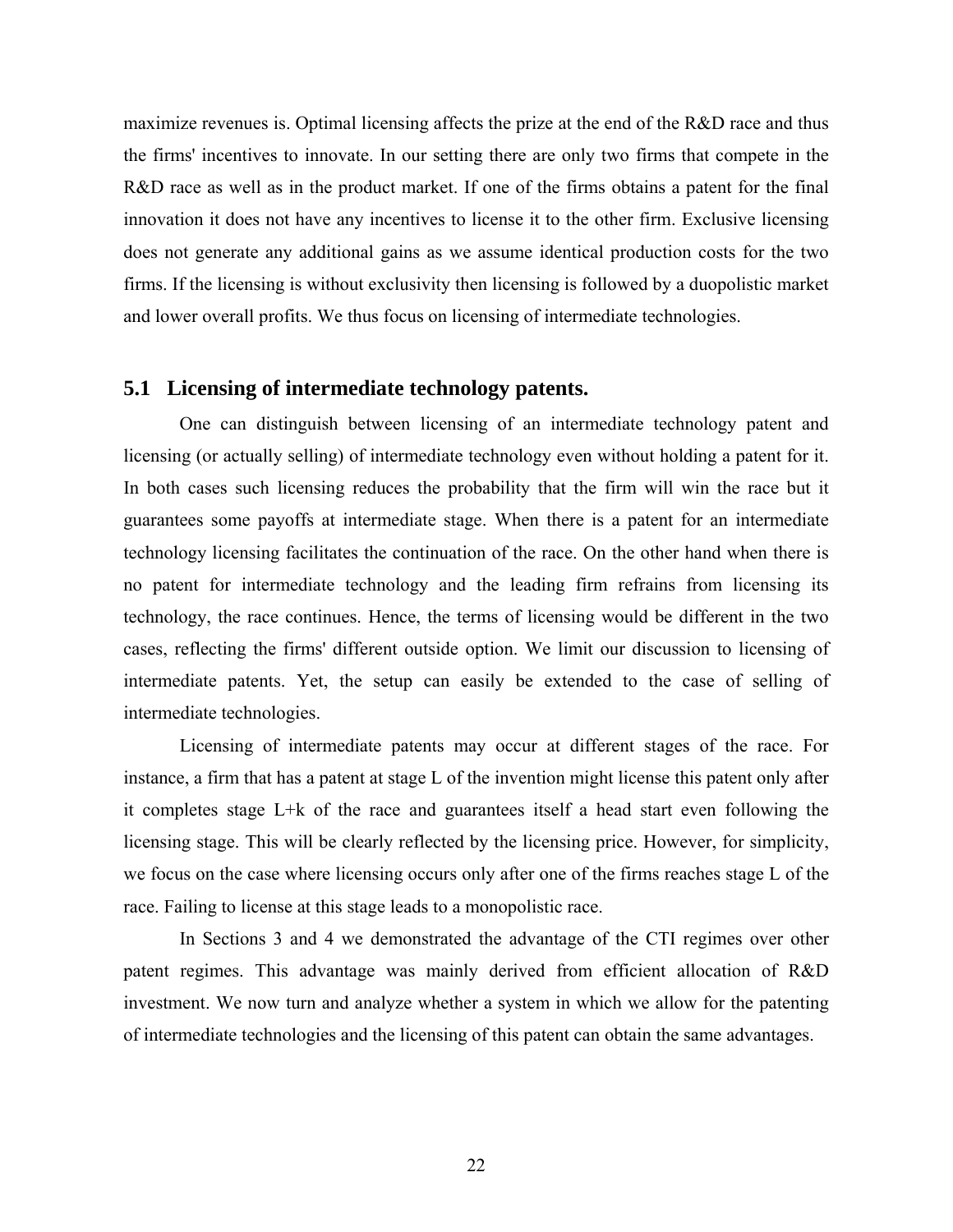# **5.2 A Multistage R&D Race with Intermediate Technology Patent Licensing**

We consider an R&D race in which patent may be awarded to the intermediate technology L; L<N. For simplicity we assume that there is only one stage of the innovation development that is patentable. We allow firms to (voluntary) license patents to their competitors. Once the patent is licensed, firms become engaged in a competitive R&D race with no final patents. Once one of the firms reaches the final stage, it obtains monopoly profits for several periods until the second firm catches up; both firms then enjoy duopoly profits. If there is no licensing of the intermediate invention, the firm that has the intermediate patent starts to enjoy monopoly profits after completing the N stages of the innovation process while the other firm is out of the race.

We now turn to define the appropriate value function for this race. We let  $\tilde{V}_1(k, l)$ ; *k*,*l*≥*L*, be the value of the race when both firms have already obtained technology L and continue onto stage N yet are unable to patent their final invention. If one of the firms obtains an intermediate patent and there is no licensing, the value of the race for this firm is  $V^M(k)$ ; *k*≥*L*. This firm is the only firm in the race and it needs to develop the remaining technologies.  $V^M(.)$  is the firm's expected monopolistic prize minus expected investment. The value of the other firm is zero as it is out of the race.

Assume that firm 1 obtains the intermediate patent. If it licenses this patent to firm 2, it will lose its monopoly position and thus become engaged in a competitive race which implies that firm 1 loses  $V_1^M(L) - \widetilde{V}_1(L, L)$  if it licenses. The gain of firm 2 from the licensing is  $\tilde{V}_2(L,L)$  as without the licensing its value is zero whereas after licensing, it participates in the R&D race.

Since licensing is voluntary, licensing would occur whenever it creates a surplus that can be divided between firms, that is, whenever  $\widetilde{V}_2(L,L) - (V_1^M(L) - \widetilde{V}_1(L,L)) > 0$ . We assume that once the surplus is positive, a licensing agreement is concluded and the firms share the licensing surplus equally between them. Let  $T_{1,2}$  be the amount paid by firm 2 to firm 1 for the license of intermediate technology. Then, the licensing term is:

(3) 
$$
T_{1,2} = (V_1^M(L) - \widetilde{V}_1(L,L)) + 1/2[\widetilde{V}_2(L,L) - (V_1^M(L) - \widetilde{V}_1(L,L))].
$$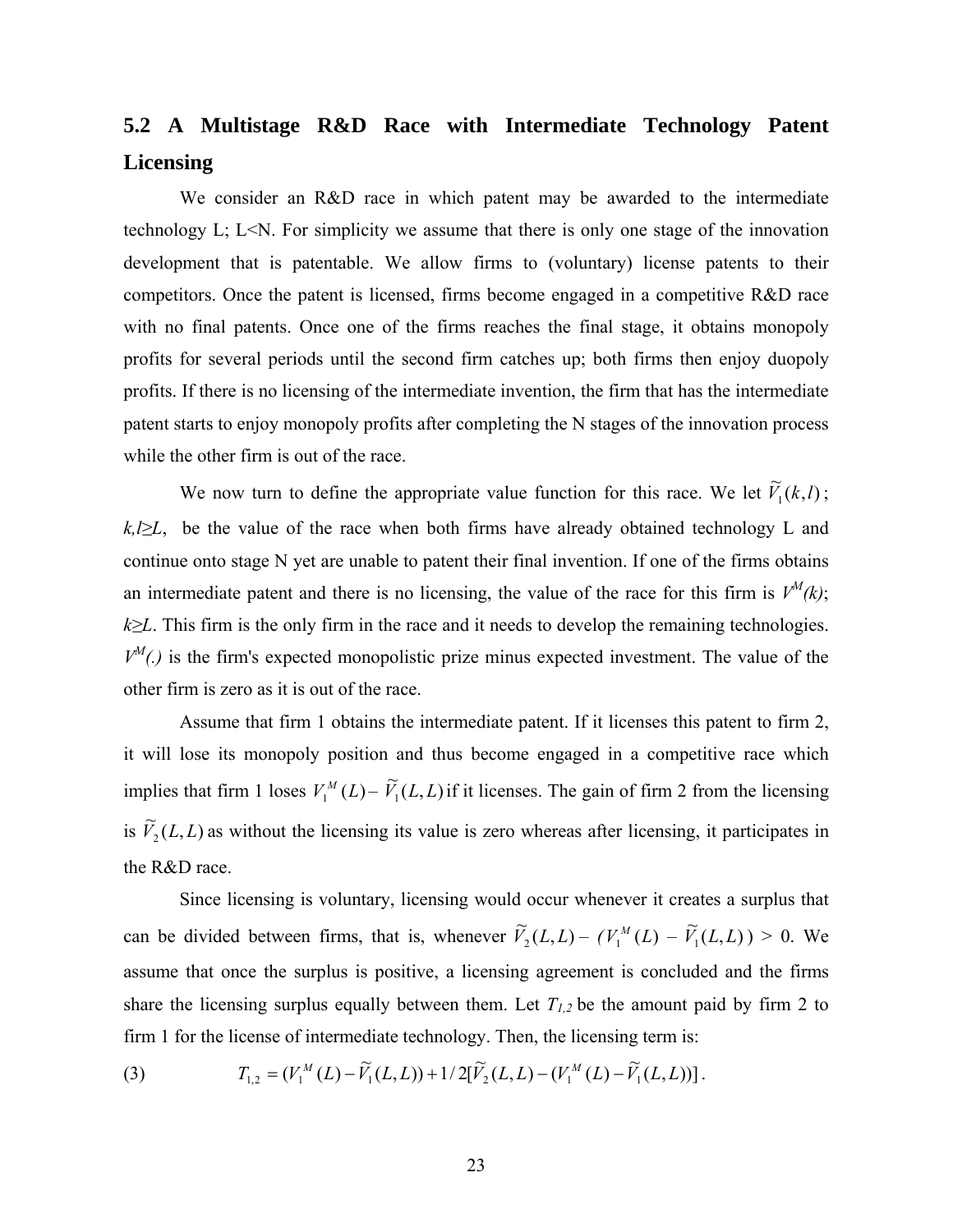Given the parameters of each race, we can use the continuation values  $\widetilde{V}_2(L, L)$ ,  $\widetilde{V}_1(L, L)$  and  $V_1^M(L)$  to find out if firm *i* would license the intermediate patent to firm *j* and the licensing terms (i.e.,  $T_{i,j}$ ) — should licensing occurs. When there is no licensing we reassume the situation described in Section 3 (i.e., a regular R&D race with Mid-Pat regime). If licensing occurs we need to modify the value functions of the race at its early stages before the intermediate patents is granted—to take into account the possibility of such licensing and the transfers that accompany it. We should distinguish between cases in which licensing will occur by both firms and when only one of the firms finds it profitable to license. For each case we need to calculate the appropriate equilibrium strategies and value functions. For example, consider the case in which the analysis of the second part of the game indicates that licensing occurs in both directions - when firm 1 achieves stage L first, and when firm 2 achieves stage L first - and the terms of license are  $T_{12}$  or  $T_{21}$ , respectively. In such cases the value function  $V_i(k,l)$  and the Bellman equation will have the following form.

(4)

$$
\begin{cases} \widetilde{V}_1(l,m) & l > L, m > L \\ T_{1,2} + \widetilde{V}_1(L,L) & l = L, m < L \end{cases}
$$

$$
V_1(l,m) = \left\{ \max_{x_1 \ge 0} \left\{ -c_1(l)x_1 + \beta \sum_{k'} V_i(l',m')p(l'|x_1)p(m'|x_2^*(l,m)) \right\} \qquad l < L, m < L \right\}
$$
  

$$
l < L, m = L
$$

$$
\begin{cases}\n I_{2,1} + Y_1(L,L) \\
1/2 * Y_1(l,L-1) + 1/2 * Y_1(L-1,m)\n\end{cases}
$$
\n $l = L, m = L$ 

The value function  $V_2(l,m)$  is similarly defined.

#### **5.3 R&D Races with Licensing: Numerical Analysis**

#### **5.3.1 Summary Statistics:**

For the numerical analysis we maintain the value of the parameters as in our benchmark case and assume that  $L=3^{26}$  We assume  $L=3$  in order to facilitate a complete

<span id="page-24-0"></span><sup>&</sup>lt;sup>26</sup> As in Tables 1&2 we keep our benchmark case with  $\gamma = 5$ ,  $\pi^M = 900$  and the Cournot duopolistic payoffs  $\pi^D$ =400. The per-period monopolistic and duopolistic payoffs are  $\pi^M$  and  $\pi^D$  respectively. Consumers' surplus is derived from the same assumed demand function. Letting the net present value of consumers' surplus be  $CS^{M}=450$  for the monopolistic case and  $CS^{D}=800$  for a duopolistic (Cournot type) market. We make the necessary modifications if market structure changes. For the benchmark case we further let a=0.1 and set the discount rate factor  $β = 0.92$ .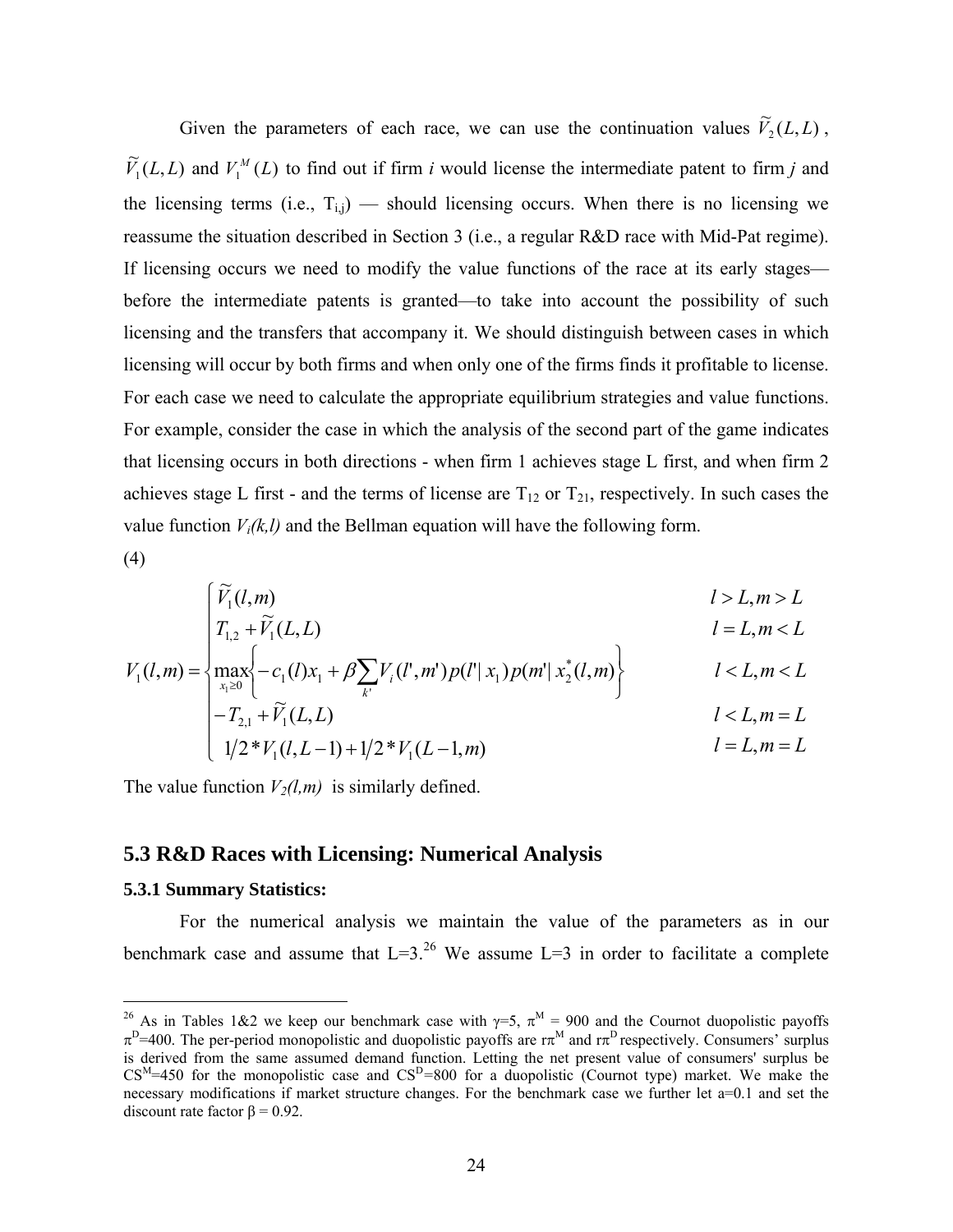specialization in R&D process and to see if such a behavior indeed emerges as part of the MPE. Table 3 presents the summary statistics for the R&D race with licensing in comparison to the previous patent regimes that we analyzed. There are two immediate conclusions from this analysis:

- (i) There is no intermediate licensing in the symmetric case.<sup>27</sup>
- (ii) In the asymmetric case licensing occurs only when the prizes are not excessively large relative to costs (given our parameters, licensing would occur only if  $\alpha$ <2).

When firms are symmetric in their abilities there are no gains from licensing of the intermediate technology as licensing transforms the market to a duopolistic market while there are no technological advantages from such licensing - as both firms have the same abilities. Even if there are different R&D abilities, when  $\alpha$  is large, firms will not license the intermediate technology as the gains from a more efficient innovation process will not be sufficient to cover the loss from having a duopolistic market.

|                 |              |                                       | $\alpha = 0.5^{28}$ |                  |                                                            | $\alpha=1.5$ |                  |          |         |  |
|-----------------|--------------|---------------------------------------|---------------------|------------------|------------------------------------------------------------|--------------|------------------|----------|---------|--|
|                 | Mid Pat      | E-Pat                                 | <b>CTI</b>          | License          | Mid Pat                                                    | E-Pat        | <b>CTI</b>       | License  | Opt-Pat |  |
| TotInv          | 87.32        | 87.20                                 | 59.97               | 76.68            | 351.44                                                     | 440.24       | 108.19           | 364.72   | 243.73  |  |
| Inv1            | 87.32        | 87.20                                 | 35.45               | 40.01            | 237.91                                                     | 225.62       | 60.95            | 199.33   | 158.69  |  |
| Inv2            | $\theta$     | $\Omega$                              | 24.52               | 36.67            | 113.53                                                     | 214.62       | 47.25            | 165.39   | 85.04   |  |
| DurProd1        | 20.86        | 20.89                                 | 13.96               | 11.85            | 9.32                                                       | 8.52         | 9.71             | 7.89     | 10.61   |  |
| DurRace         | 20.86        | 20.89                                 | 13.96               | 11.85            | 9.32                                                       | 8.52         | 9.71             | 11.01    | 18.61   |  |
| Value           | 6.34         | 6.09                                  | 72.72               | 97.64            | 281.99                                                     | 233.64       | 436.42           | 292.93   | 297.63  |  |
| CS              | 46.83        | 46.64                                 | 132.69              | 87.16            | 316.71                                                     | 336.94       | 544.61           | 519.23   | 401.63  |  |
| License         |              | --                                    | --                  | 100K             |                                                            | --           | --               | 81332    | --      |  |
| T <sub>12</sub> | $- -$        | $\hspace{0.05cm}$ – $\hspace{0.05cm}$ | --                  | 154.82           | --                                                         | --           | --               | 448.47   | $- -$   |  |
| T <sub>21</sub> | --           | --                                    | --                  |                  |                                                            | --           | --               | --       | --      |  |
| Prob 1          | 1            |                                       | $\theta$            | $\boldsymbol{0}$ | 0.81                                                       | 0.60         | $\mathbf{0}$     | $\theta$ | 0.72    |  |
| Prob 2          | $\theta$     | $\theta$                              | $\theta$            | 1                | 0.19                                                       | 0.40         | $\boldsymbol{0}$ | 0.19     | 0.28    |  |
| V1              | 6.34         | 6.09                                  | 30.90               | 49.67            | 257.72                                                     | 164.75       | 211.36           | 264.37   | 165.87  |  |
| V <sub>2</sub>  | $\mathbf{0}$ | $\boldsymbol{0}$                      | 41.82               | 47.97            | 24.26                                                      | 68.89        | 225.06           | 28.57    | 131.76  |  |
|                 |              |                                       |                     |                  | Table 3: Asymmetric R&D race with Licensing $(\gamma=5)$ . |              | $\frac{29}{2}$   |          |         |  |

<span id="page-25-2"></span><span id="page-25-0"></span><sup>&</sup>lt;sup>27</sup> All the simulations with the symmetric case ended with no licensing. We do not present these simulations here but they can be obtained upon request from the authors.

<span id="page-25-1"></span> $28$  The optimal length of patent, n, for this case is larger than 30. We thus do not include for this case the Opt-Pat case as it is very similar to the E-Pat case.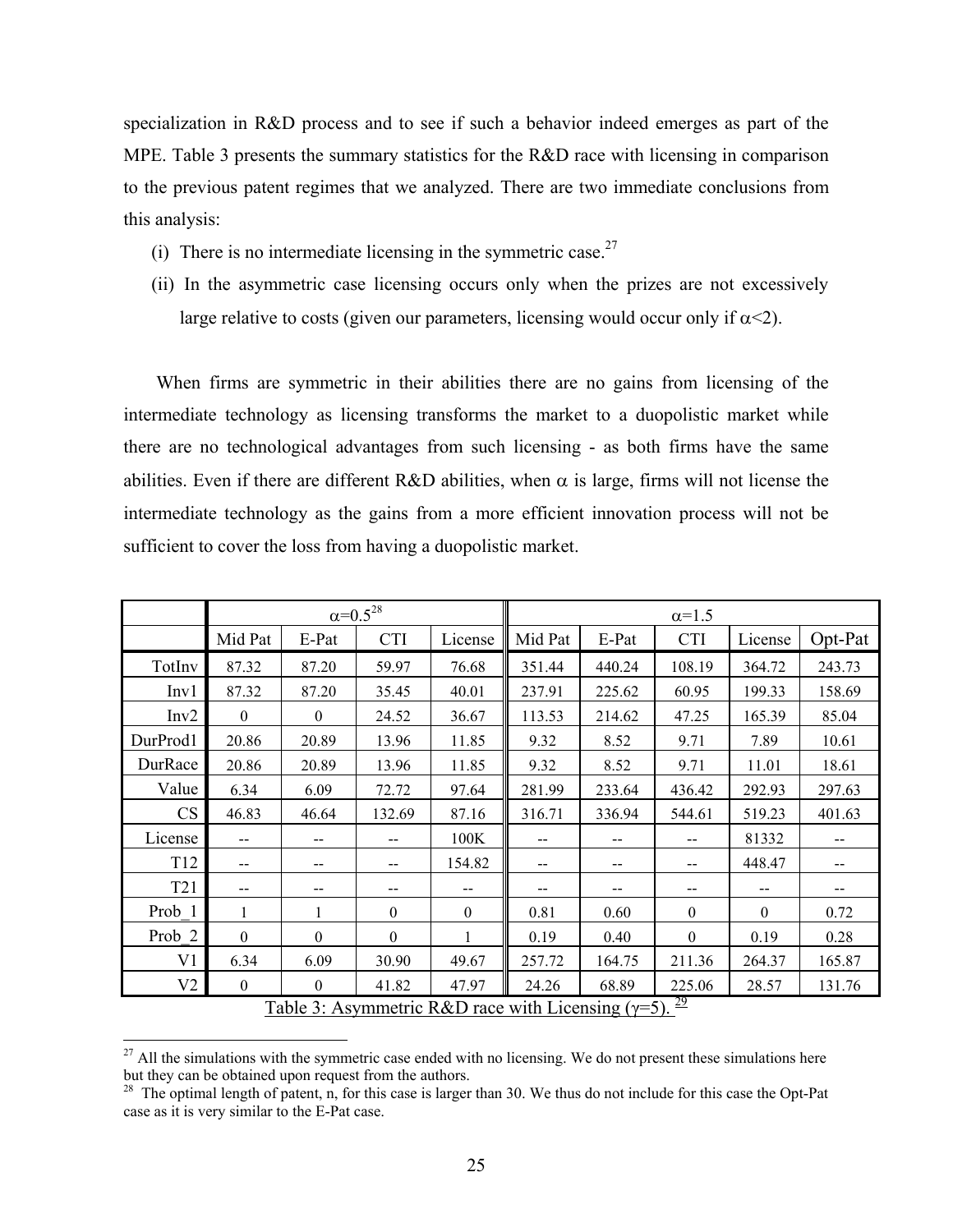The main conclusion from Table 3 is that, in the cases we studied, the CTI regime provides a higher overall surplus than the race with licensing. When  $\alpha$ =0.5, the possibility of licensing results in complete specialization of the R&D investment like in the CTI case. Firm 1 carries out the R&D until stage 3, obtains the patent, licenses it out to firm 2 and then exits the race. Firm 2 then completes the invention to become a monopolist in the market. Note that the market ends up as a monopoly even though there is no patent that blocks firm 1 from continuing its R&D and joining the market. Licensing implies faster innovation than the CTI regime but results in a monopolistic market structure and lower CS.

When  $\alpha$ =1.5 both firms begin the race and invest in the early stages of the R&D. In 81% of the races, firm 1 uses its technological advantage and obtains the intermediate patent first; but it always licenses it to firm 2. Licensing does not induce exit of the first firm which continues the race to the completion of the invention. In 19% of the cases it is the second firm which obtains the patent. In such a case there is no licensing. The second firm completes the innovation and becomes the monopolistic producer. While the possibility of licensing implies higher overall surplus than in the mid-Pat and Opt-Pat cases it still falls short of the race with the CTI regime. Both consumers' surplus and firms' value are higher under the CTI than in the race with licensing. The race with licensing ends up with monopoly in 19% of the case. Moreover.the R&D investment in the licensing case is less efficient as firms tempt to invest in R&D even in technologies they have relative disadvantage (as a result, R&D cost in our example is more than three times higher in the licensing case than in the CTI case).

#### **5.3.2 Comparison between the different patent regimes.**

We now turn to discuss the effect of different R&D parameters on the comparison between the CTI and the licensing cases. We will first consider the effect of different level of α (maintaining  $\gamma$ =5).<sup>30</sup>

 <sup>29</sup> Table 3 provides additional information than in the previous tables. The row *license* gives the percentages of the races that actually end up with a license.  $T_{12}$  (and respectively  $T_{21}$ ) indicates the transfer (price) of licensing the mid patent from firm 1 to 2.

<span id="page-26-0"></span> $30$  Since the graphs of the duration of the race do not provide additional information, we do not present them here. These graphs can be obtained upon request from the authors.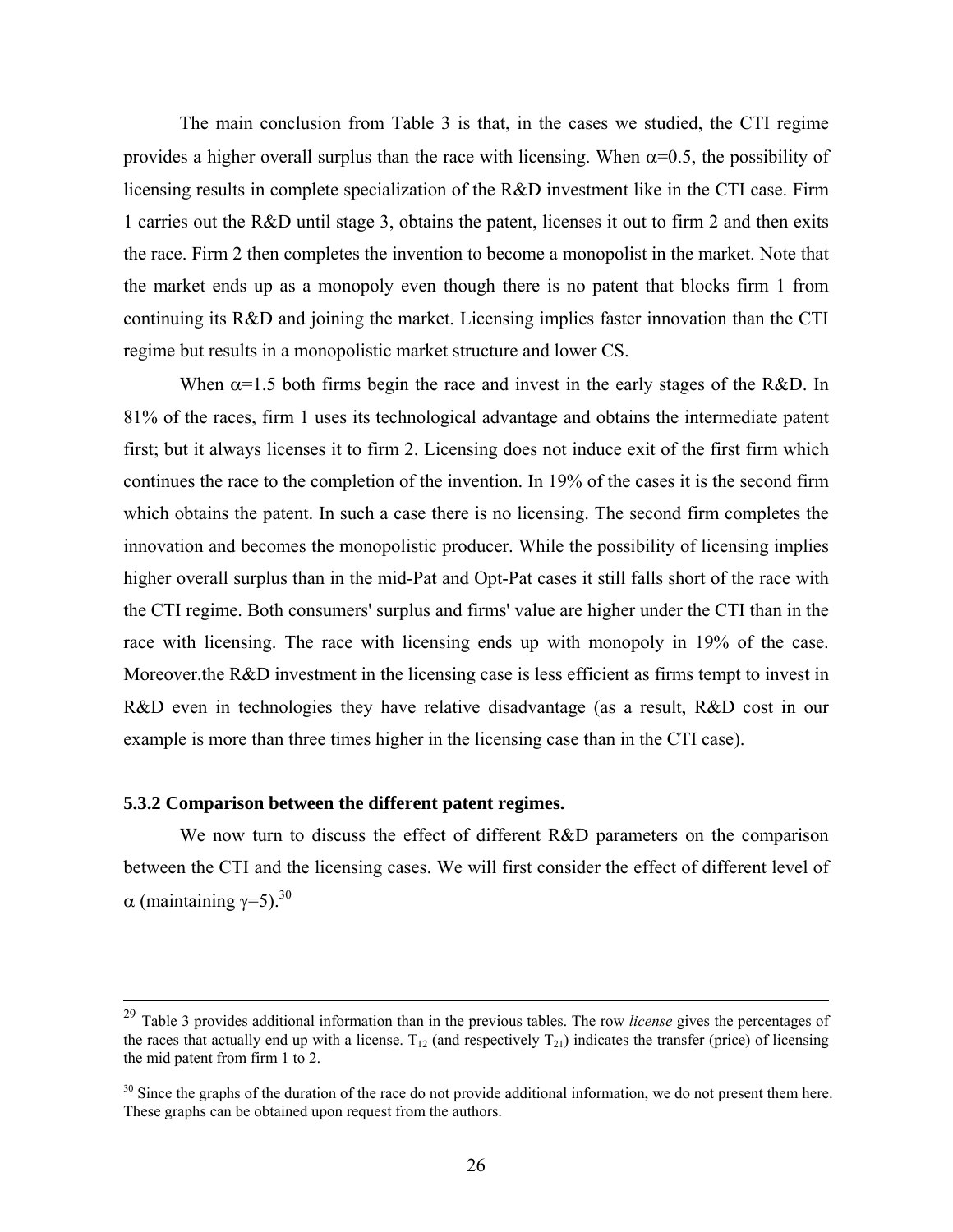

The main observation from Figure 5a is that for all the range of  $\alpha$  the CTI regime yields higher consumer surplus than the R&D race with licensing of intermediate technology.

For low values of  $\alpha$ ; (i.e.,  $\alpha$ <0.5) the race with licensing ends up with a monopolistic market. Firm 1 gets the mid patent, licenses it to firm 2 and exits the race. For medium range of α, both CTI and the race with licensing end up with a duopolistic market (and therefore CS is similar in both cases). The CTI yields a slightly higher CS since the two regimes differ in the timing in which the market switches from monopoly to duopoly. In the CTI regime the duration of the race (until first innovation) is longer, but the duopolistic market is created immediately. As  $\alpha$  increases there is no incentive to license the intermediate technology and indeed we observe a sharp decline in CS. The race in this case becomes identical to the race with mid patent (and no licensing).

Figure 5b describes the firms' value as a function of  $\alpha$ . When  $\alpha$  is small the race with licensing results with monopoly and specialization in the R&D process and therefore yields a higher value for firms. As  $\alpha$  increases, at first firm 1 still licenses its patent but without exclusion—resulting in a duopolistic market. For higher levels of  $\alpha$  there is no licensing at all. In both cases value for firms is higher in the CTI regime than in the licensing case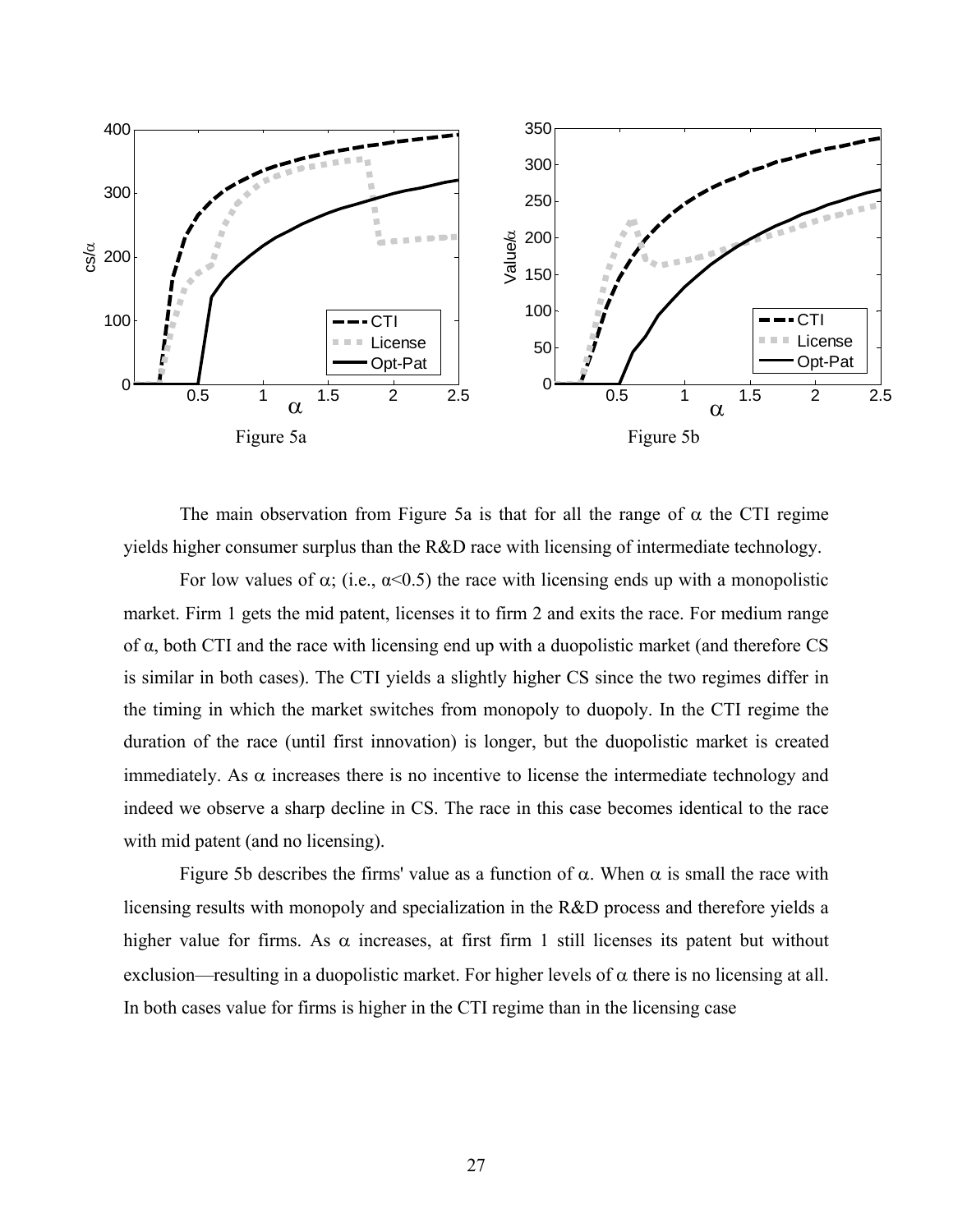

Figures 6a and 6b describe CS and firms' value as a function of  $\gamma$  – the degree of cost asymmetry between the firms (in all these figures we hold  $\alpha$  as  $\alpha=1$ ). For all the range of γ the CTI yields higher consumers' surplus than with other patent regimes. For low levels of  $\gamma$ there is no licensing at all. For medium range of  $\gamma$  there is licensing without exclusion resulting in a high consumers' surplus and low value for firms. For high levels of γ there is a licensing with exclusion, i.e., firm 1 license the intermediate patent and exit the race. For this range CS is lower than for the CTI case but the value for firms is higher.

# **6. Concluding Remark**

There is always a question what one can learn from a numerical analysis. After all, the conclusions are limited to the set of parameters assumed in the analysis. What can be generalized beyond our numerical observation? This is a standard and debated question whenever a numerical analysis is presented. Clearly a general claim about the appropriate optimal patent policy is not what we tried to derive. The numerical analysis of a more complex model allows us to examine the intuition derived from simple analytical tractable models. In our case, we show that the CTI regime with no patent protection and perfect imitation opportunity may yield a better outcome for both consumers and firms than the standard end patent regime even when the length of the patent is optimally calculated. This conclusion depends very much on the parameters of the race. Nevertheless, it suggests that the analysis of optimal patent policy is not a straightforward task and there are situations in which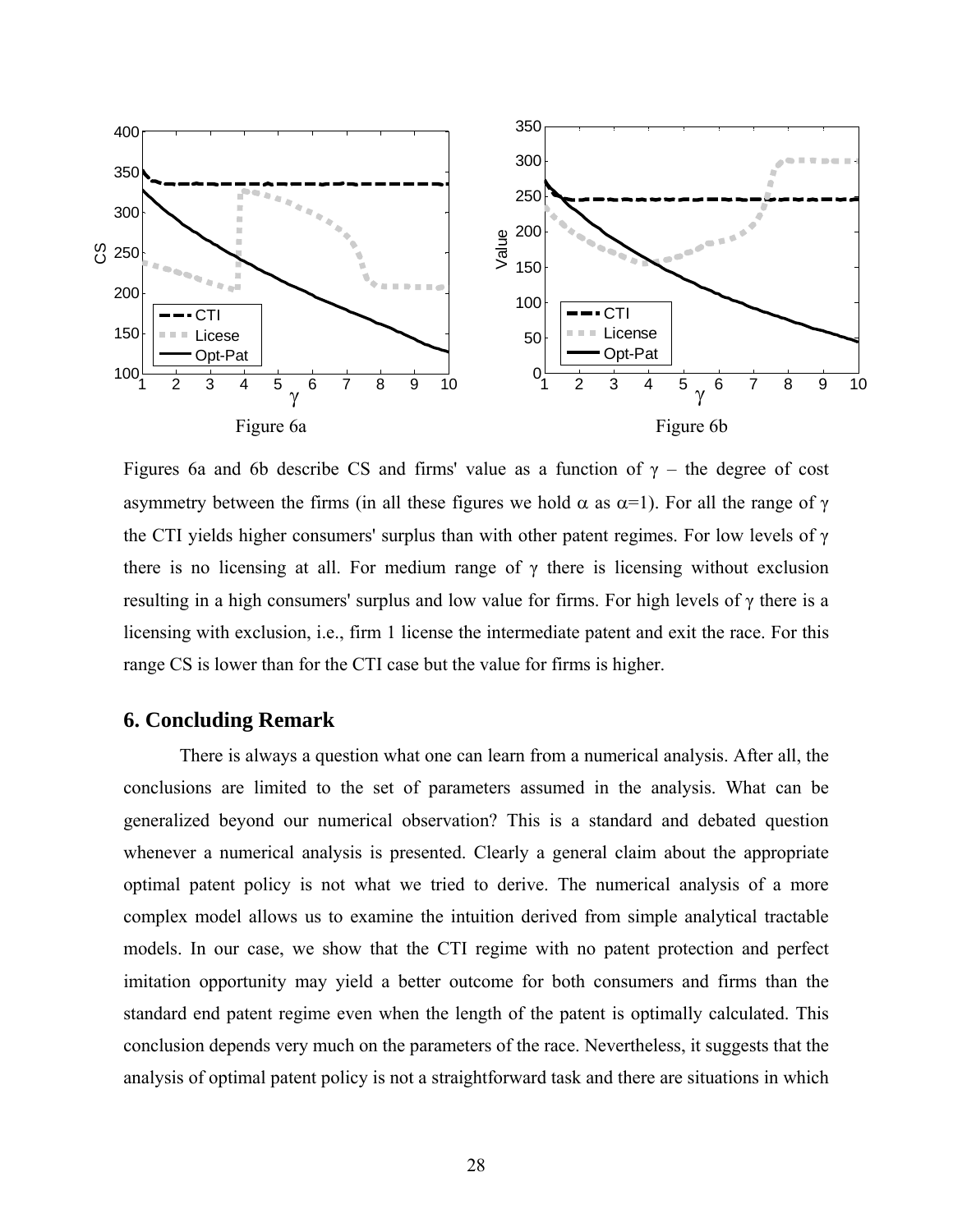no protection at all gives far better results than standard patent protection.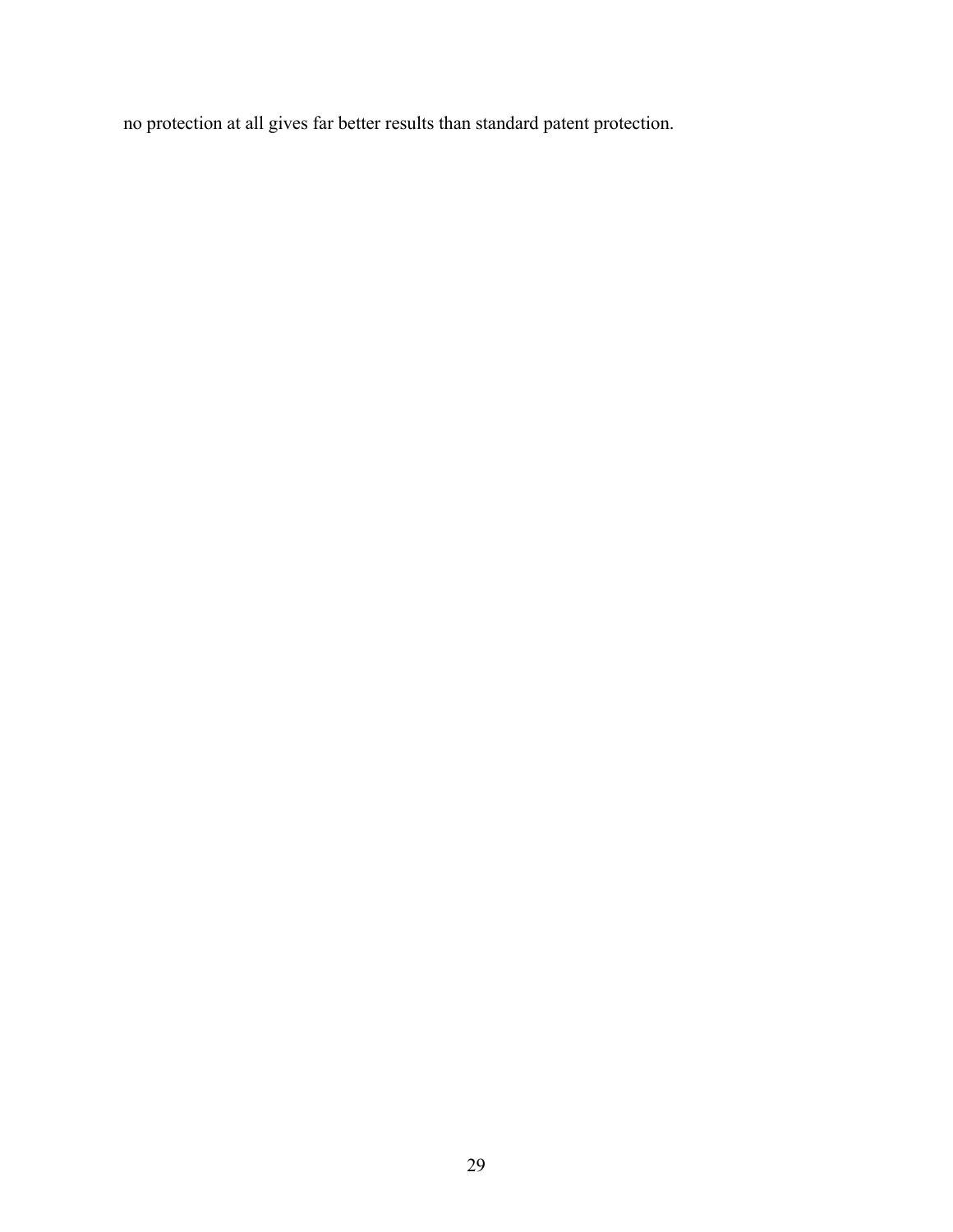#### **References**

- Bessen, J. and Maskin, E. (2002). "Sequential Innovation, Patents, and Imitation". MIT Working Paper.
- Cohen, W.M., R. Nelson and J.P. Walsh (2000) "Patent Scope and Innovation in the Software Industry" *California Law Review*. Vol. 89 pp.1-57.
- Denicolo, V. (1999). "The Optimal life of a patent when timing of innovation in stochastic" *International Journal of Industrial Organization*, Vol.17, pp. 827-846.
- Denicolo, V. (2000). "Two-Stage Patent Races and Patent Policy". *Rand Journal of Economics*, 31, 488-501.
- Doraszelski, U. (2003). "An R&D Race with Knowledge Accumulation." *Rand Journal of Economics*, 34, 20-42.
- Fudenberg, D., Glibert, R., Stiglitz, J. and Tirole, J. (1983). "Preemption, Leapfrogging and Competition in Patent Races." *European Economic Review*, 22, 3-31.
- Gallini, N. (2002). "The Economics of Patents: Lessons from Recent U.S. Patent Reform." *Journal of Economics Perspectives,* 16(2), 131-54.
- Gilbert R. and Shapiro, C. (1990). "Optimal Patent Length and Breadth." *Rand Journal of Economics* 21, 106-112.
- Grossman, G. M. and Shapiro, C. (1987). "Dynamic R&D Programs." *Economic Journal* 97, 372-387.
- Harris, C. and Vickers, J. (1985). "Perfect Equilibrium in a Model of a Race." *Review of Economic Studies*, 52, 193-209.
- Harris, C. and Vickers, J. (1987). "Racing with Uncertainty." *Review of Economic Studies,* 54, 1-21.
- Hunt, R.M. (2004). "Patentability, Industry Structure and Innovation" *The Journal of Industrial Economics*, pp. 401-425.
- Judd, K. (1985). "Closed-Loop Equilibrium in a Multistage Innovation Race." Mimeo, Northwestern University.
- Judd, K., Schmedders, K. and Yeltekin, S. (2002). "Optimal Rules for Patent Races." Working Paper, Hoover Institution, Stanford.
- Klemperer, P. (1990). "How broad should the scope of a patent protection be? *Rand journal of Economics*, Vol. 21, pp. 113-130.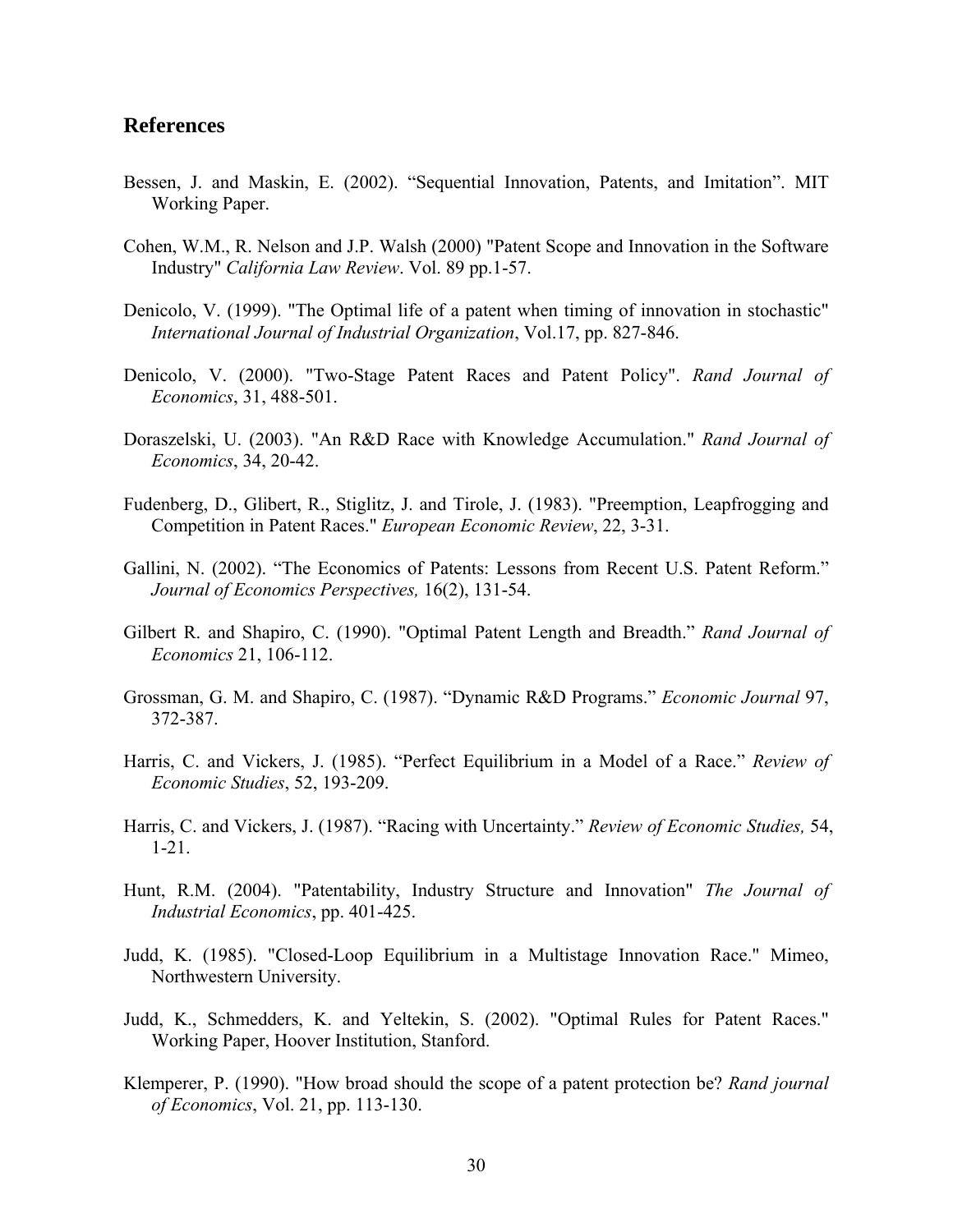- Lippman, S.A. and McCardle, K.F. (1987). "Dropout Behavior in R&D Races with Learning." *Rand Journal of Economics,* 18, 287-295.
- Malueg A. D. and S. O. Tsutsui, (1997) "Dynamic R&D Competition with Learning" *Rand Journal of Economics*, 28, pp. 751-772.
- Maskin, E. and Tirole, J. (2001). "Markov Perfect Equilibrium, I: Observable Actions." *Journal of Economic Theory,* 101, 191-219.
- Nordhaus, W.D. (1969). *Invention, Growth and Welfare*, Cambridge: MIT Press.
- O'Donoghue, T. (1998). "A Patentability Requirement for Sequential Innovation." *Rand Journal of Economics*, 29, 654-679.
- Pakes, A. and McGuire, P. (1994). "Computing Markov-Perfect Nash Equilibria: Numerical Implications of a Dynamic Differentiated Product Model." *Rand Journal of Economics,* 25, 555-589.
- Reinganum, J.F. (1981). "Dynamic Games of Innovation." *Journal of Economic Theory*, 25, 21-41.
- Reinganum, J.F. (1982). "A Dynamic Game of R&D: Patent Protection and Competitive Behavior." *Econometrica*, 50, 671-688.
- Reinganum, J.F. (1989). "The Timing of Innovation: Research, Development and Diffusion." In R. Schmalensee and R.D. Willig (Eds.), *Handbook of Industrial Organization*, Vol. I. Amsterdam: Elsevier.
- Scotchmer, S. (1996). "Protecting Early Innovators: Should Second-Generation Products be Patentable?" *Rand Journal of Economics*, 27(2), -- 322.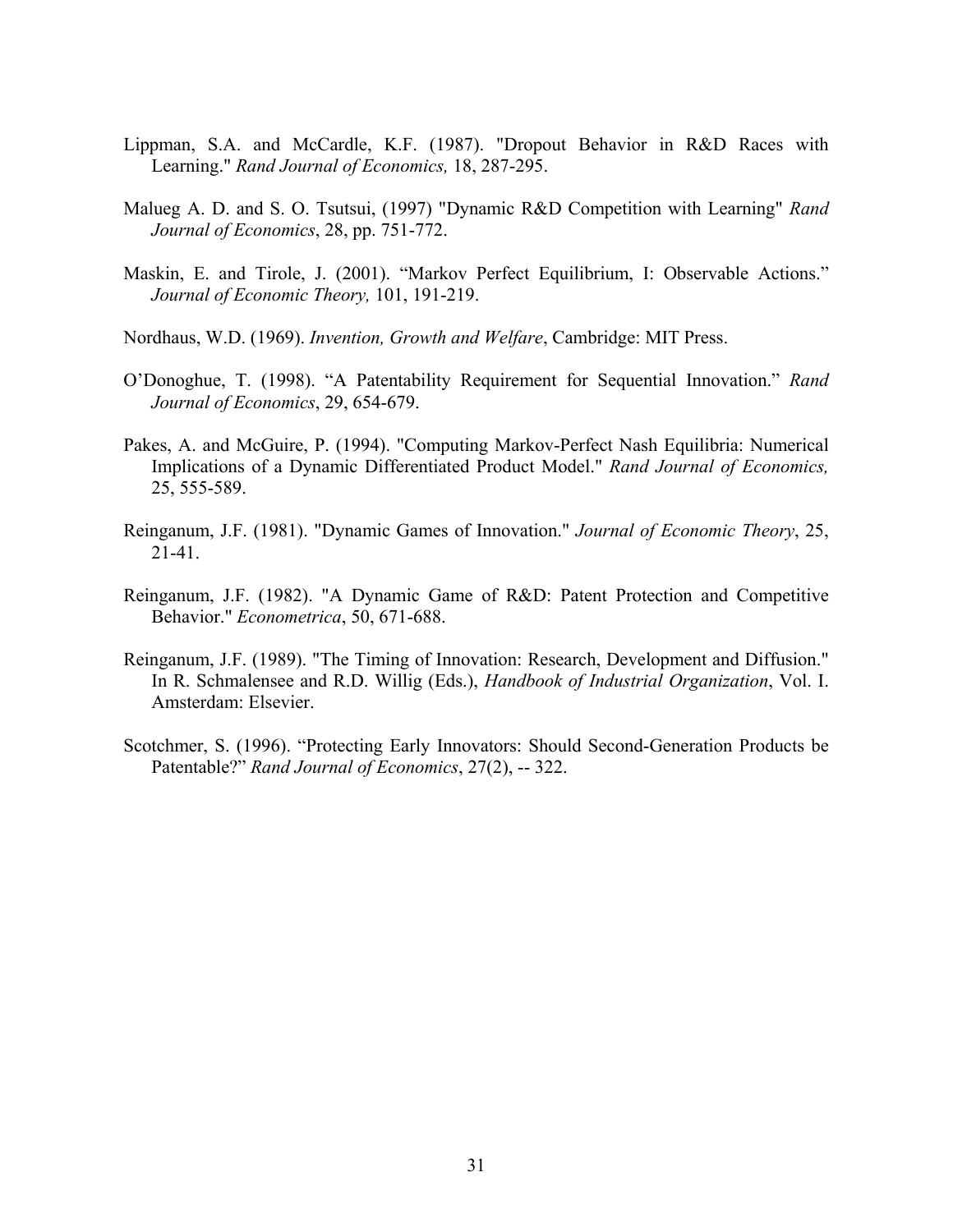### **Appendix A:**

## **Investment Strategies and value functions for the R&D race presented in Section 4.**

|          | 0          |             |             |             | 4            |              | b            |
|----------|------------|-------------|-------------|-------------|--------------|--------------|--------------|
| $\theta$ | (784, 600) | (135, 1795) | (4,2633)    | (0,3181)    | (0,3578)     | (0,4017)     | (0,4500)     |
|          | (1832, 62) | (757, 939)  | (92, 2363)  | (0,3181)    | (0,3578)     | (0,4017)     | (0,4500)     |
|          | (2420,0)   | (1950, 151) | (742, 1366) | (33,3035)   | (0,3578)     | (0,4017)     | (0,4500)     |
|          | (2737,0)   | (2682,5)    | (2115,290)  | (729, 1890) | (17,3482)    | (0,4017)     | (0,4500)     |
| 4        | (3256, 0)  | (3256,0)    | (3201,7)    | (2687,325)  | (1114, 1989) | (23, 3933)   | (0,4500)     |
|          | (3842,0)   | (3842,0)    | (3842,0)    | (3794, 14)  | (3510, 194)  | (1614, 2110) | (0,4500)     |
| 6        | (4500,0)   | (4500,0)    | (4500,0)    | (4500, 0)   | (4500,0)     | (4500,0)     | (2250, 2250) |

Table A1: value function,  $\alpha = 5$ ,  $\gamma = 5$ , E-Pat

|                  | 0         |           | 2          | 3          | 4          |            | 6     |
|------------------|-----------|-----------|------------|------------|------------|------------|-------|
| $\boldsymbol{0}$ | (71, 155) | (33, 193) | (5, 122)   | (0,50)     | (0, 54)    | (0,57)     | (0,0) |
|                  | (81, 53)  | (74, 189) | (28, 208)  | (0,50)     | (0, 54)    | (0,57)     | (0,0) |
| 2                | (44,0)    | (92, 82)  | (77, 222)  | (17,96)    | (0, 54)    | (0,57)     | (0,0) |
| 3                | (105, 0)  | (127, 13) | (228, 109) | (182, 113) | (28, 88)   | (0,57)     | (0,0) |
| $\overline{4}$   | (114,0)   | (114,0)   | (137,16)   | (267, 52)  | (226, 123) | (32,99)    | (0,0) |
| 5                | (124,0)   | (124, 0)  | (124, 0)   | (148, 10)  | (290, 41)  | (275, 135) | (0,0) |
| 6                | (0,0)     | (0,0)     | (0,0)      | (0.0, 0.0) | (0,0)      | (0,0)      | (0,0) |

# investment,  $\alpha=5$ ,  $\gamma=5$ , E-Pat

|   | $(V_1, V_2)$ |                  | $(\text{Inv}_l, \text{Inv}_2)$ |
|---|--------------|------------------|--------------------------------|
|   | (942,960)    | $\boldsymbol{0}$ | (27,0)                         |
|   | (1095, 1074) |                  | (30,0)                         |
| 2 | (1265, 1199) | $\overline{2}$   | (32,0)                         |
|   | (1455, 1336) |                  | (0,32)                         |
|   | (1620, 1535) | 4                | (0, 35)                        |
|   | (1802, 1755) |                  | (0,37)                         |
|   | (2000, 2000) | 6                | (0,0)                          |
|   |              |                  |                                |

|                | $(\text{Inv}_l, \text{Inv}_2)$ |
|----------------|--------------------------------|
| 0              | (27,0)                         |
| 1              | (30,0)                         |
| $\overline{c}$ | (32,0)                         |
| 3              | (0,32)                         |
| 4              | (0, 35)                        |
| 5              | (0,37)                         |
| h              | (0,0)                          |

Table A3: value function,  $\alpha = 5$ ,  $\gamma = 5$ , CTI Table A4: investment,  $\alpha = 5$ ,  $\gamma = 5$ , CTI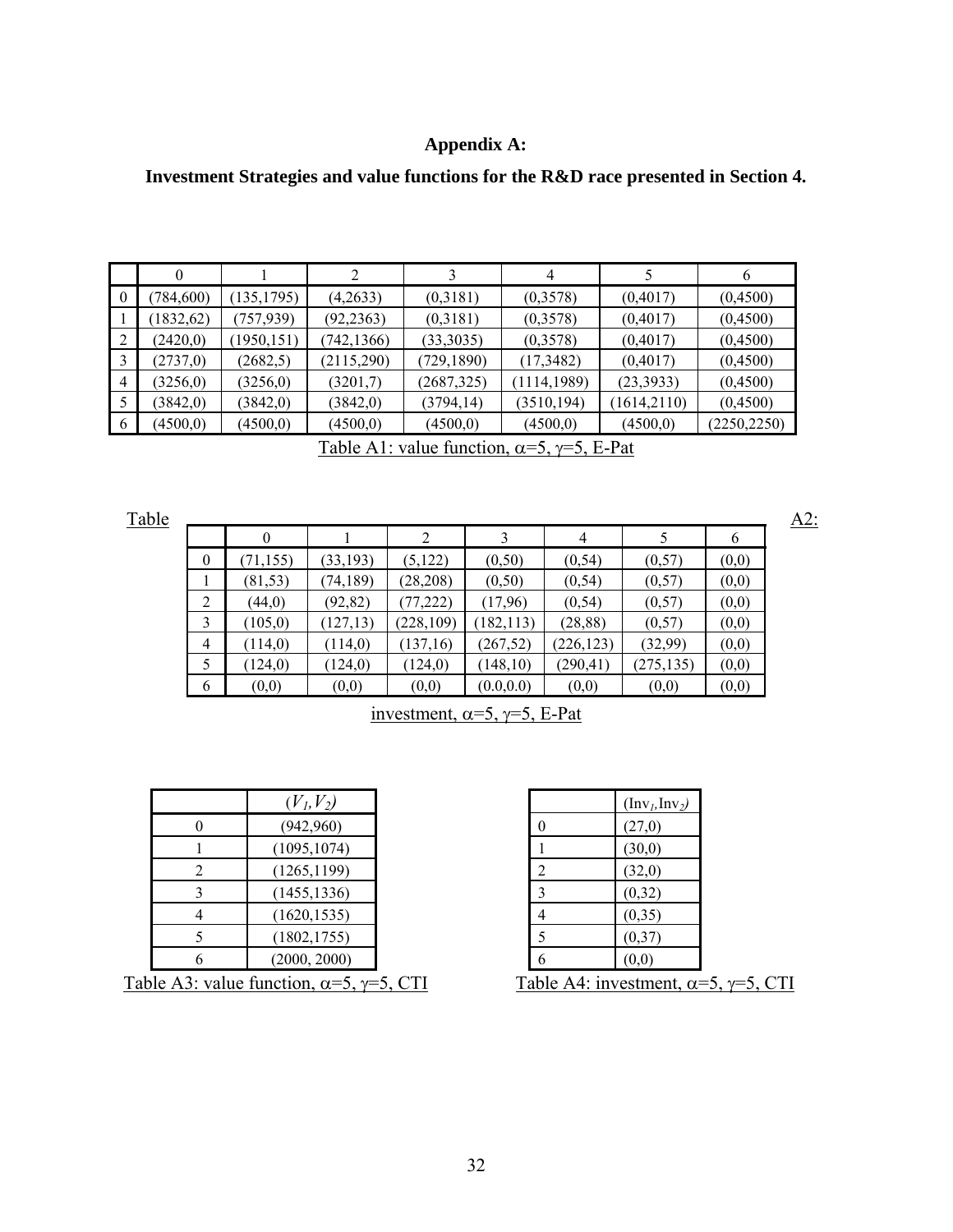|   |              |               |              |              |              |              | 6            |
|---|--------------|---------------|--------------|--------------|--------------|--------------|--------------|
|   | (864, 811)   | (884, 1081)   | (998, 1402)  | (1142, 1741) | (1268, 1984) | (1406, 2254) | (1557, 2553) |
|   | (1037, 847)  | (965, 1017)   | (1007, 1384) | (1142, 1741) | (1268, 1984) | (1406, 2254) | (1557, 2553) |
|   | (1208, 944)  | (1163,978)    | (1075, 1289) | (1142, 1741) | (1268, 1984) | (1406, 2254) | (1557, 2553) |
|   | (1392, 1052) | (13912, 1052) | (1297, 1168) | (1188, 1624) | (1268, 1984) | (1406, 2254) | (1557, 2553) |
| 4 | (1730, 1205) | (1730, 1205)  | (1725, 1207) | (1600, 1357) | (1402, 1761) | (1406, 2254) | (1557, 2553) |
|   | (2115, 1373) | (2115, 1373)  | (2115, 1373) | (2102, 1382) | (2024, 1462) | (1688, 1903) | (1557, 2553) |
|   | (2553, 1557) | (2553, 1557)  | (2553, 1557) | (2553, 1557) | (2553, 1557) | (2553, 1557) | (2055, 2055) |

Table A5: value function,  $\alpha = 5$ ,  $\gamma = 5$ , optimal patent

|                | $\theta$                                                                                                                                             |          |          |          | 4         |          | 6     |  |  |  |
|----------------|------------------------------------------------------------------------------------------------------------------------------------------------------|----------|----------|----------|-----------|----------|-------|--|--|--|
| $\overline{0}$ | (25, 46)                                                                                                                                             | (9,76)   | (0,75)   | (0,37)   | (0, 40)   | (0,42)   | (0,0) |  |  |  |
|                | (30,6)                                                                                                                                               | (23, 73) | (5, 84)  | (0,37)   | (0, 40)   | (0,42)   | (0,0) |  |  |  |
| 2              | (31,0)                                                                                                                                               | (36,35)  | (21,95)  | (0,37)   | (0, 40)   | (0, 42)  | (0,0) |  |  |  |
| 3              | (75,0)                                                                                                                                               | (75,0)   | (89, 59) | (41, 49) | (0,40)    | (0,42)   | (0,0) |  |  |  |
| $\overline{4}$ | (83,0)                                                                                                                                               | (83,0)   | (85,3)   | (115,30) | (74, 55)  | (0, 42)  | (0,0) |  |  |  |
| 5              | (92,0)                                                                                                                                               | (92,0)   | (92,0)   | (99,6)   | (137, 23) | (109,61) | (0,0) |  |  |  |
| 6              | (0,0)                                                                                                                                                | (0,0)    | (0,0)    | (0,0)    | (0,0)     | (0,0)    | (0,0) |  |  |  |
|                | $-11$<br>$\sim$<br>$\cdot$ . $\cdot$<br>$\mathbf{1}$<br>$\overline{\phantom{a}}$<br>$\overline{\phantom{0}}$<br>$\sim$<br>$\sim$<br>$\sim$<br>$\sim$ |          |          |          |           |          |       |  |  |  |

Table A6: investment,  $\alpha=5$ ,  $\gamma=5$ , optimal patent